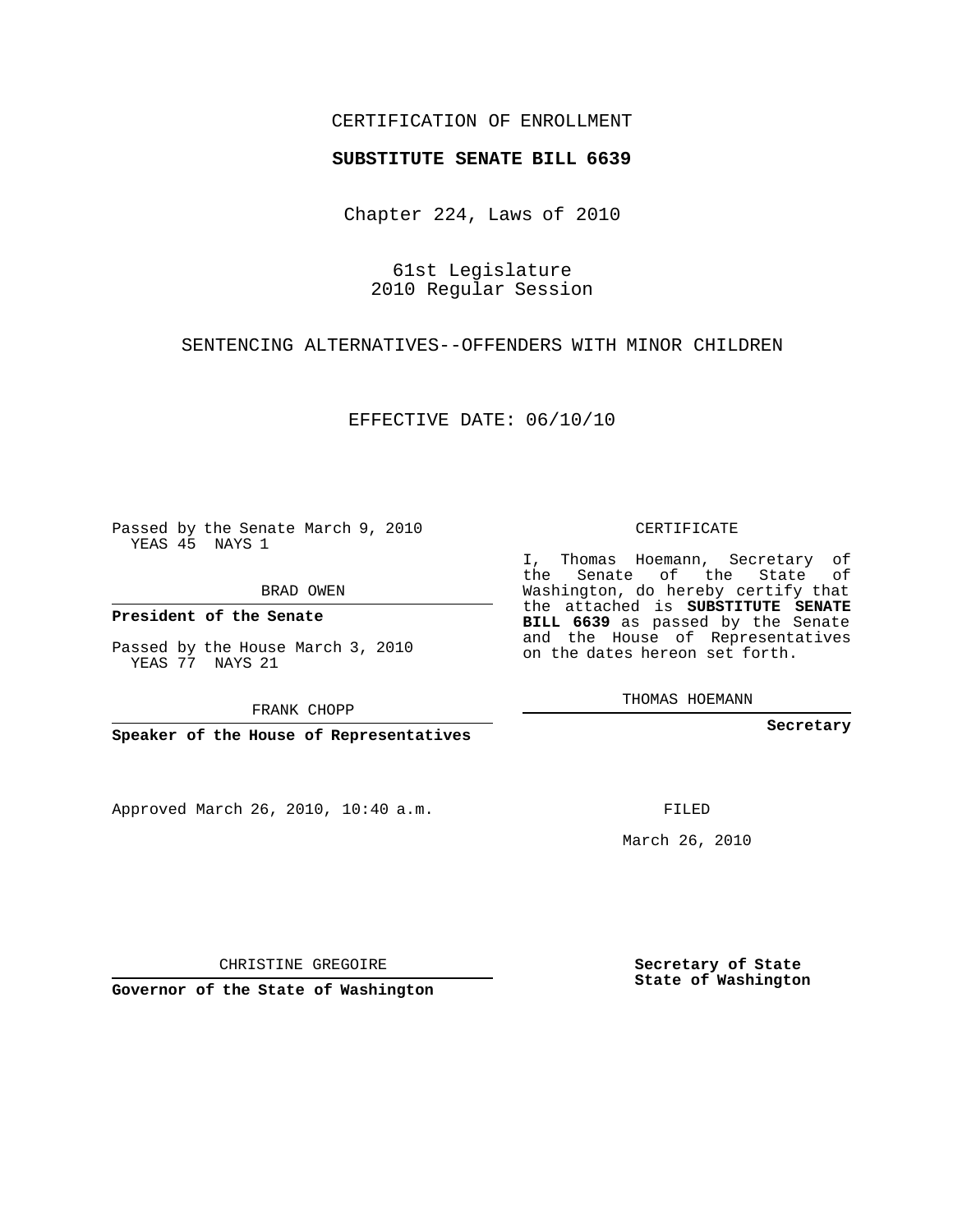# **SUBSTITUTE SENATE BILL 6639** \_\_\_\_\_\_\_\_\_\_\_\_\_\_\_\_\_\_\_\_\_\_\_\_\_\_\_\_\_\_\_\_\_\_\_\_\_\_\_\_\_\_\_\_\_

\_\_\_\_\_\_\_\_\_\_\_\_\_\_\_\_\_\_\_\_\_\_\_\_\_\_\_\_\_\_\_\_\_\_\_\_\_\_\_\_\_\_\_\_\_

AS AMENDED BY THE HOUSE

Passed Legislature - 2010 Regular Session

### **State of Washington 61st Legislature 2010 Regular Session**

**By** Senate Human Services & Corrections (originally sponsored by Senators Brown, Stevens, Gordon, and Shin; by request of Department of Corrections)

READ FIRST TIME 02/05/10.

 AN ACT Relating to creating alternatives to total confinement for nonviolent offenders with minor children; amending RCW 9.94A.030, 9.94A.501, 9.94A.505, 9.94A.701, 9.94A.729, 9.94A.734, 9.94A.190, 9.94A.6332, and 9.94A.633; reenacting and amending RCW 9.94A.728; and adding new sections to chapter 9.94A RCW.

BE IT ENACTED BY THE LEGISLATURE OF THE STATE OF WASHINGTON:

 **Sec. 1.** RCW 9.94A.030 and 2009 c 375 s 4 are each amended to read as follows:

 Unless the context clearly requires otherwise, the definitions in this section apply throughout this chapter.

 (1) "Board" means the indeterminate sentence review board created under chapter 9.95 RCW.

 (2) "Collect," or any derivative thereof, "collect and remit," or "collect and deliver," when used with reference to the department, means that the department, either directly or through a collection agreement authorized by RCW 9.94A.760, is responsible for monitoring and enforcing the offender's sentence with regard to the legal financial obligation, receiving payment thereof from the offender, and,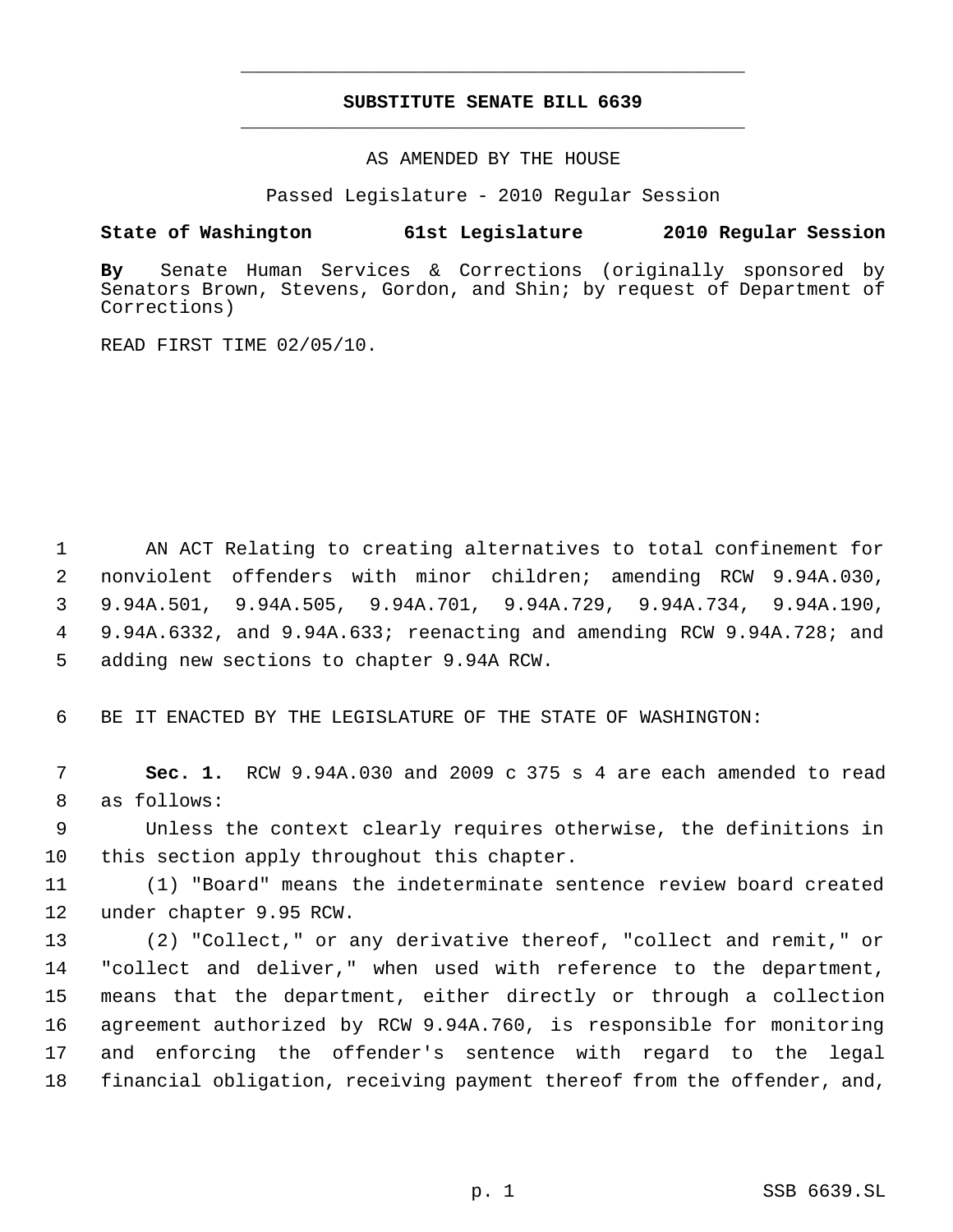consistent with current law, delivering daily the entire payment to the superior court clerk without depositing it in a departmental account.

(3) "Commission" means the sentencing guidelines commission.

 (4) "Community corrections officer" means an employee of the department who is responsible for carrying out specific duties in supervision of sentenced offenders and monitoring of sentence conditions.

 (5) "Community custody" means that portion of an offender's sentence of confinement in lieu of earned release time or imposed as part of a sentence under this chapter and served in the community subject to controls placed on the offender's movement and activities by the department.

 (6) "Community protection zone" means the area within eight hundred eighty feet of the facilities and grounds of a public or private school.

 (7) "Community restitution" means compulsory service, without compensation, performed for the benefit of the community by the offender.

(8) "Confinement" means total or partial confinement.

 (9) "Conviction" means an adjudication of guilt pursuant to Title 10 or 13 RCW and includes a verdict of guilty, a finding of guilty, and acceptance of a plea of guilty.

 (10) "Crime-related prohibition" means an order of a court prohibiting conduct that directly relates to the circumstances of the crime for which the offender has been convicted, and shall not be construed to mean orders directing an offender affirmatively to participate in rehabilitative programs or to otherwise perform affirmative conduct. However, affirmative acts necessary to monitor compliance with the order of a court may be required by the department.

 (11) "Criminal history" means the list of a defendant's prior convictions and juvenile adjudications, whether in this state, in federal court, or elsewhere.

 (a) The history shall include, where known, for each conviction (i) whether the defendant has been placed on probation and the length and terms thereof; and (ii) whether the defendant has been incarcerated and the length of incarceration.

(b) A conviction may be removed from a defendant's criminal history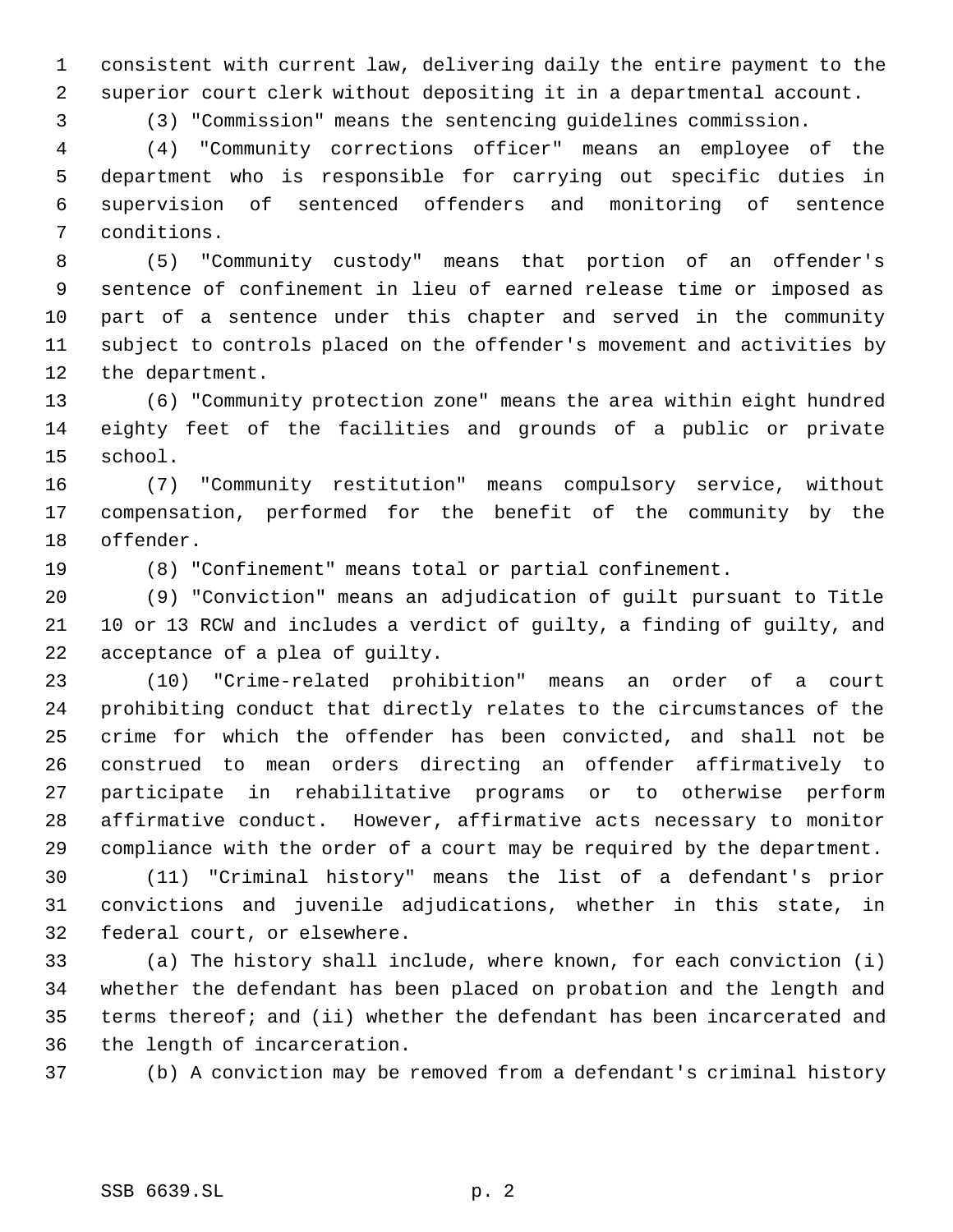only if it is vacated pursuant to RCW 9.96.060, 9.94A.640, 9.95.240, or a similar out-of-state statute, or if the conviction has been vacated pursuant to a governor's pardon.

 (c) The determination of a defendant's criminal history is distinct from the determination of an offender score. A prior conviction that was not included in an offender score calculated pursuant to a former version of the sentencing reform act remains part of the defendant's criminal history.

 (12) "Criminal street gang" means any ongoing organization, association, or group of three or more persons, whether formal or informal, having a common name or common identifying sign or symbol, having as one of its primary activities the commission of criminal acts, and whose members or associates individually or collectively engage in or have engaged in a pattern of criminal street gang activity. This definition does not apply to employees engaged in concerted activities for their mutual aid and protection, or to the activities of labor and bona fide nonprofit organizations or their members or agents.

 (13) "Criminal street gang associate or member" means any person who actively participates in any criminal street gang and who intentionally promotes, furthers, or assists in any criminal act by the criminal street gang.

 (14) "Criminal street gang-related offense" means any felony or misdemeanor offense, whether in this state or elsewhere, that is committed for the benefit of, at the direction of, or in association with any criminal street gang, or is committed with the intent to promote, further, or assist in any criminal conduct by the gang, or is committed for one or more of the following reasons:

(a) To gain admission, prestige, or promotion within the gang;

 (b) To increase or maintain the gang's size, membership, prestige, dominance, or control in any geographical area;

 (c) To exact revenge or retribution for the gang or any member of the gang;

 (d) To obstruct justice, or intimidate or eliminate any witness against the gang or any member of the gang;

 (e) To directly or indirectly cause any benefit, aggrandizement, gain, profit, or other advantage for the gang, its reputation, influence, or membership; or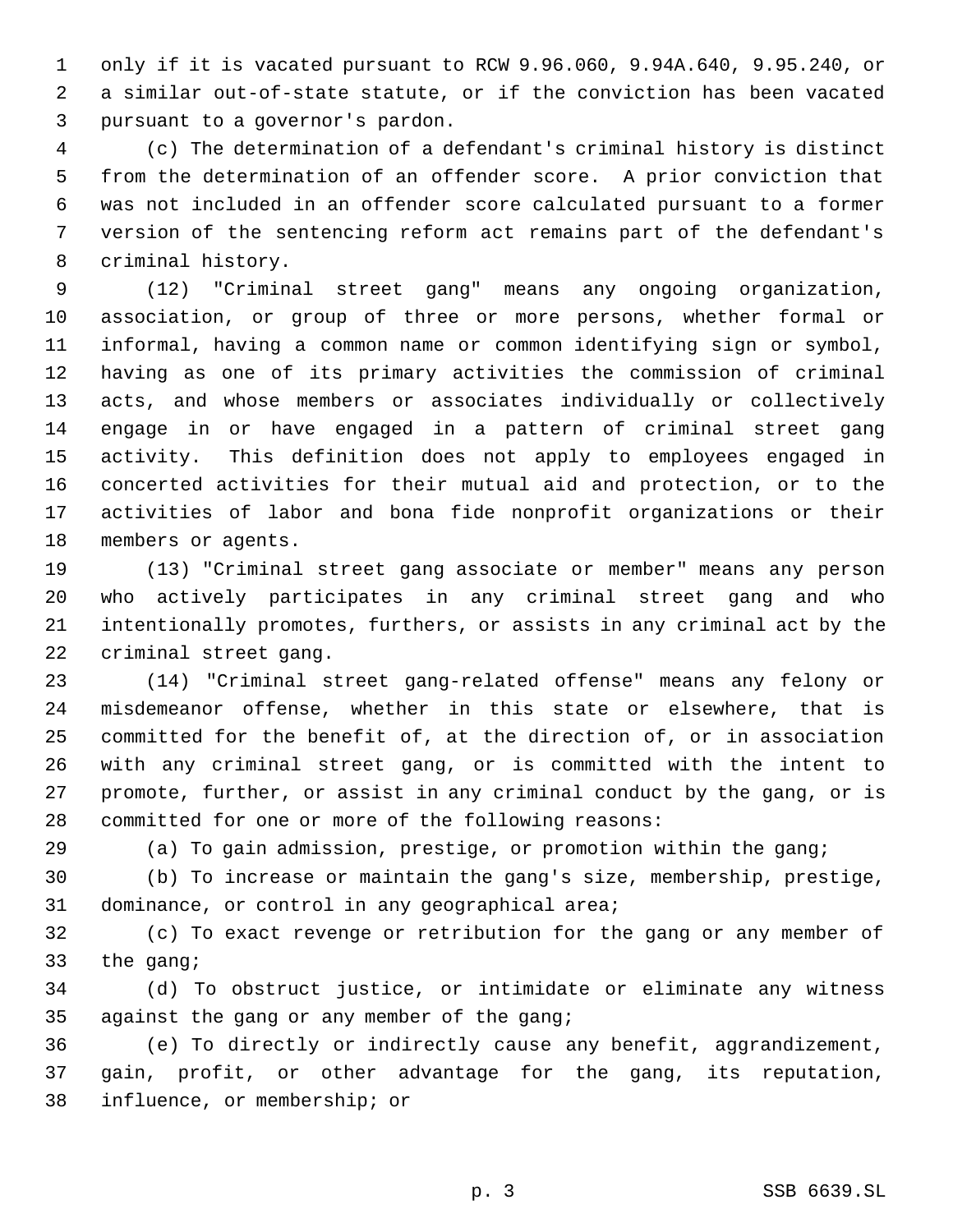(f) To provide the gang with any advantage in, or any control or dominance over any criminal market sector, including, but not limited to, manufacturing, delivering, or selling any controlled substance (chapter 69.50 RCW); arson (chapter 9A.48 RCW); trafficking in stolen property (chapter 9A.82 RCW); promoting prostitution (chapter 9A.88 RCW); human trafficking (RCW 9A.40.100); or promoting pornography (chapter 9.68 RCW).

 (15) "Day fine" means a fine imposed by the sentencing court that equals the difference between the offender's net daily income and the reasonable obligations that the offender has for the support of the offender and any dependents.

 (16) "Day reporting" means a program of enhanced supervision designed to monitor the offender's daily activities and compliance with sentence conditions, and in which the offender is required to report daily to a specific location designated by the department or the sentencing court.

(17) "Department" means the department of corrections.

 (18) "Determinate sentence" means a sentence that states with exactitude the number of actual years, months, or days of total confinement, of partial confinement, of community custody, the number of actual hours or days of community restitution work, or dollars or terms of a legal financial obligation. The fact that an offender through earned release can reduce the actual period of confinement shall not affect the classification of the sentence as a determinate sentence.

 (19) "Disposable earnings" means that part of the earnings of an offender remaining after the deduction from those earnings of any amount required by law to be withheld. For the purposes of this definition, "earnings" means compensation paid or payable for personal services, whether denominated as wages, salary, commission, bonuses, or otherwise, and, notwithstanding any other provision of law making the payments exempt from garnishment, attachment, or other process to satisfy a court-ordered legal financial obligation, specifically includes periodic payments pursuant to pension or retirement programs, or insurance policies of any type, but does not include payments made under Title 50 RCW, except as provided in RCW 50.40.020 and 50.40.050, or Title 74 RCW.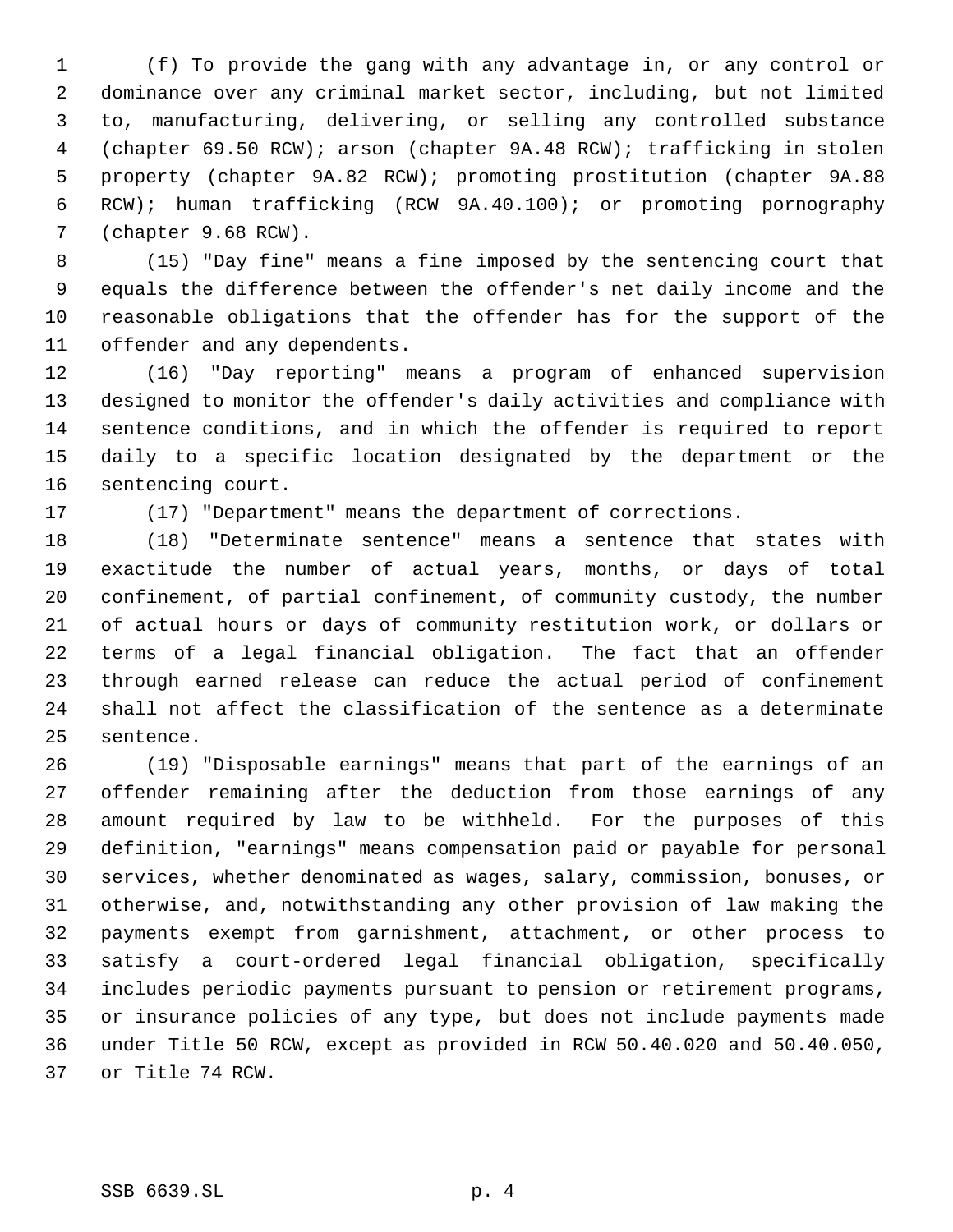(20) "Drug offender sentencing alternative" is a sentencing option available to persons convicted of a felony offense other than a violent offense or a sex offense and who are eligible for the option under RCW 9.94A.660.

(21) "Drug offense" means:

 (a) Any felony violation of chapter 69.50 RCW except possession of a controlled substance (RCW 69.50.4013) or forged prescription for a 8 controlled substance (RCW 69.50.403);

 (b) Any offense defined as a felony under federal law that relates to the possession, manufacture, distribution, or transportation of a controlled substance; or

 (c) Any out-of-state conviction for an offense that under the laws of this state would be a felony classified as a drug offense under (a) of this subsection.

 (22) "Earned release" means earned release from confinement as provided in RCW 9.94A.728.

(23) "Escape" means:

 (a) Sexually violent predator escape (RCW 9A.76.115), escape in the first degree (RCW 9A.76.110), escape in the second degree (RCW 9A.76.120), willful failure to return from furlough (RCW 72.66.060), willful failure to return from work release (RCW 72.65.070), or willful failure to be available for supervision by the department while in community custody (RCW 72.09.310); or

 (b) Any federal or out-of-state conviction for an offense that under the laws of this state would be a felony classified as an escape under (a) of this subsection.

(24) "Felony traffic offense" means:

 (a) Vehicular homicide (RCW 46.61.520), vehicular assault (RCW 46.61.522), eluding a police officer (RCW 46.61.024), felony hit-and- run injury-accident (RCW 46.52.020(4)), felony driving while under the influence of intoxicating liquor or any drug (RCW 46.61.502(6)), or felony physical control of a vehicle while under the influence of intoxicating liquor or any drug (RCW 46.61.504(6)); or

 (b) Any federal or out-of-state conviction for an offense that under the laws of this state would be a felony classified as a felony traffic offense under (a) of this subsection.

(25) "Fine" means a specific sum of money ordered by the sentencing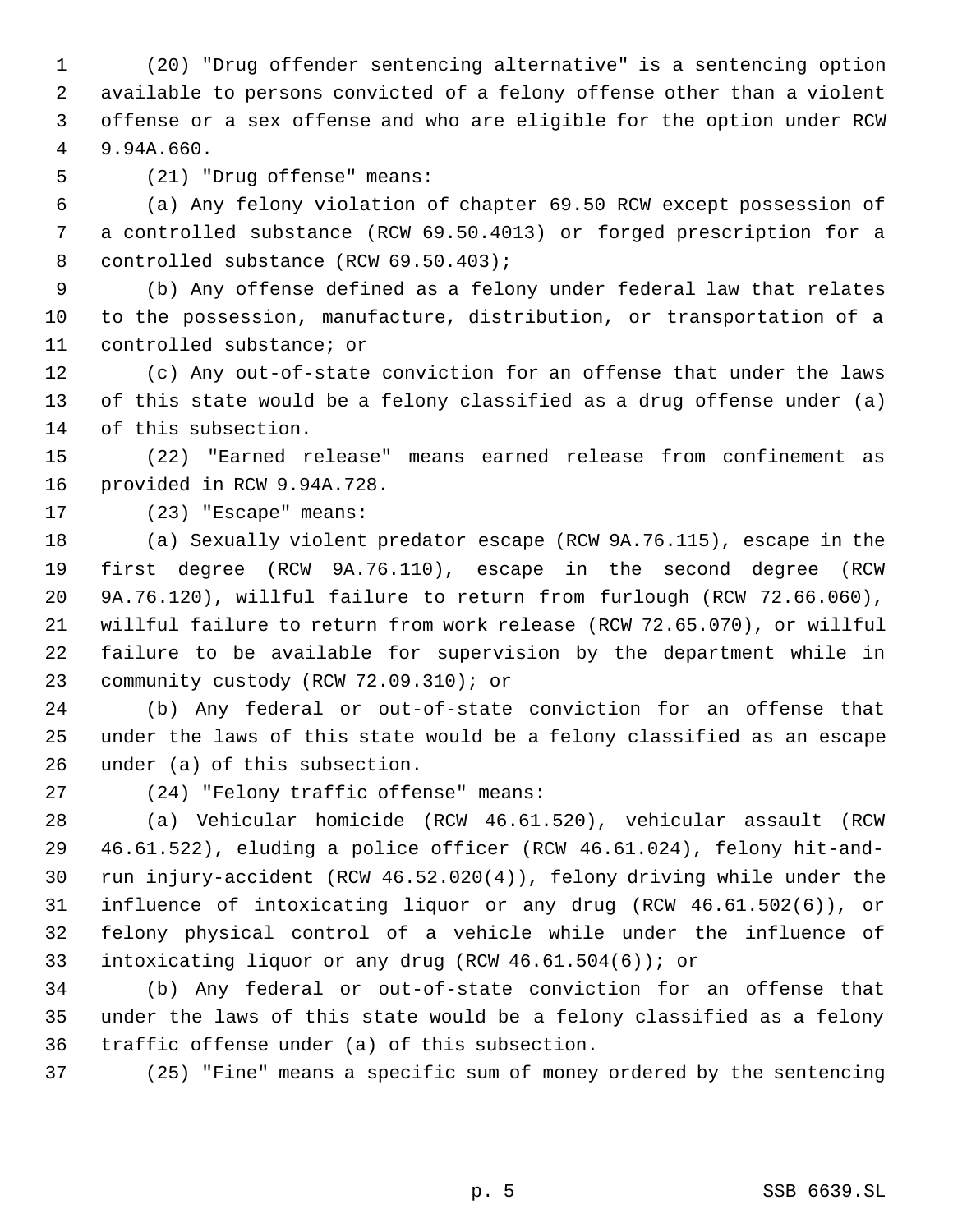court to be paid by the offender to the court over a specific period of time.

 (26) "First-time offender" means any person who has no prior convictions for a felony and is eligible for the first-time offender waiver under RCW 9.94A.650.

 (27) "Home detention" means a program of partial confinement available to offenders wherein the offender is confined in a private residence subject to electronic surveillance.

 (28) "Legal financial obligation" means a sum of money that is ordered by a superior court of the state of Washington for legal financial obligations which may include restitution to the victim, statutorily imposed crime victims' compensation fees as assessed pursuant to RCW 7.68.035, court costs, county or interlocal drug funds, court-appointed attorneys' fees, and costs of defense, fines, and any other financial obligation that is assessed to the offender as a result of a felony conviction. Upon conviction for vehicular assault while under the influence of intoxicating liquor or any drug, RCW 46.61.522(1)(b), or vehicular homicide while under the influence of intoxicating liquor or any drug, RCW 46.61.520(1)(a), legal financial obligations may also include payment to a public agency of the expense of an emergency response to the incident resulting in the conviction, subject to RCW 38.52.430.

23 (29) <u>"Minor child" means a biological or adopted child of the</u> 24 offender who is under age eighteen at the time of the offender's current offense.

 (30) "Most serious offense" means any of the following felonies or a felony attempt to commit any of the following felonies:

 (a) Any felony defined under any law as a class A felony or criminal solicitation of or criminal conspiracy to commit a class A felony;

- 
- (b) Assault in the second degree;
- (c) Assault of a child in the second degree;
- (d) Child molestation in the second degree;
- (e) Controlled substance homicide;
- (f) Extortion in the first degree;
- (g) Incest when committed against a child under age fourteen;
- (h) Indecent liberties;
- (i) Kidnapping in the second degree;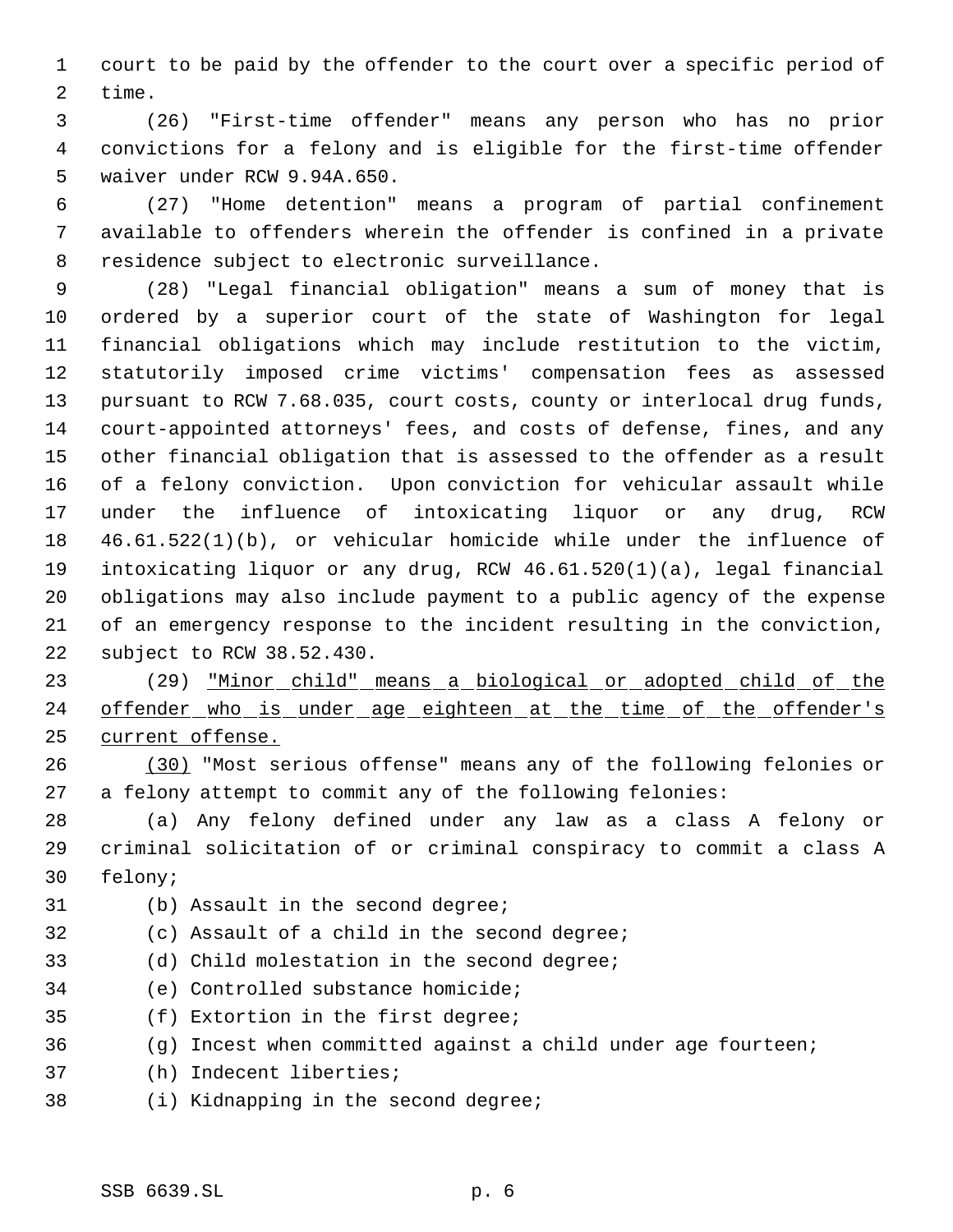- 1 (j) Leading organized crime;
- (k) Manslaughter in the first degree;
- (l) Manslaughter in the second degree;
- (m) Promoting prostitution in the first degree;
- (n) Rape in the third degree;
- (o) Robbery in the second degree;
- (p) Sexual exploitation;

 (q) Vehicular assault, when caused by the operation or driving of a vehicle by a person while under the influence of intoxicating liquor or any drug or by the operation or driving of a vehicle in a reckless manner;

 (r) Vehicular homicide, when proximately caused by the driving of any vehicle by any person while under the influence of intoxicating liquor or any drug as defined by RCW 46.61.502, or by the operation of 15 any vehicle in a reckless manner;

 (s) Any other class B felony offense with a finding of sexual motivation;

 (t) Any other felony with a deadly weapon verdict under RCW 9.94A.825;

 (u) Any felony offense in effect at any time prior to December 2, 1993, that is comparable to a most serious offense under this subsection, or any federal or out-of-state conviction for an offense that under the laws of this state would be a felony classified as a most serious offense under this subsection;

 (v)(i) A prior conviction for indecent liberties under RCW 9A.88.100(1) (a), (b), and (c), chapter 260, Laws of 1975 1st ex. sess. as it existed until July 1, 1979, RCW 9A.44.100(1) (a), (b), and (c) as it existed from July 1, 1979, until June 11, 1986, and RCW 9A.44.100(1) (a), (b), and (d) as it existed from June 11, 1986, until July 1, 1988; (ii) A prior conviction for indecent liberties under RCW 9A.44.100(1)(c) as it existed from June 11, 1986, until July 1, 1988, if: (A) The crime was committed against a child under the age of

 fourteen; or (B) the relationship between the victim and perpetrator is included in the definition of indecent liberties under RCW 9A.44.100(1)(c) as it existed from July 1, 1988, through July 27, 1997, or RCW 9A.44.100(1) (d) or (e) as it existed from July 25, 1993, through July 27, 1997;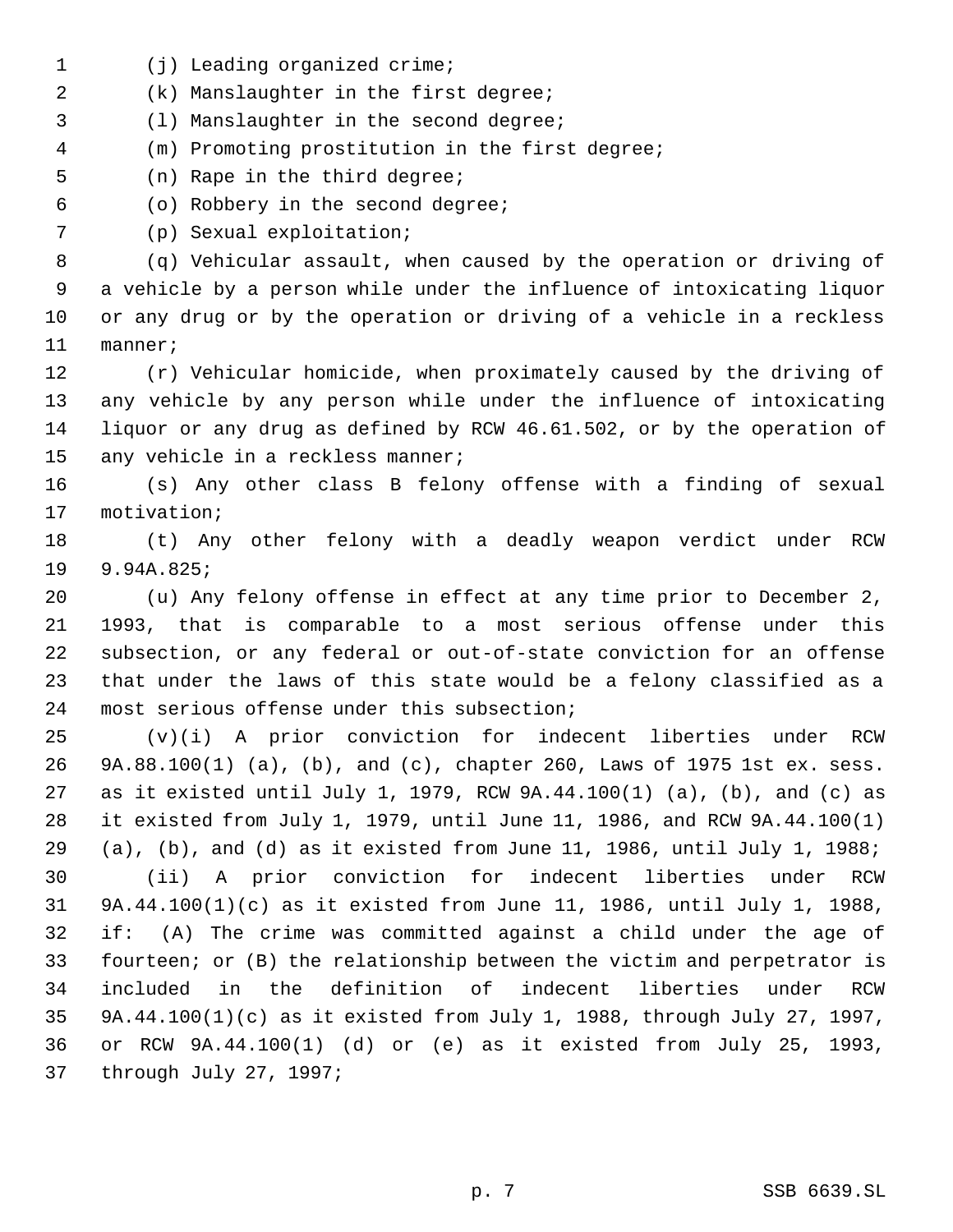(w) Any out-of-state conviction for a felony offense with a finding of sexual motivation if the minimum sentence imposed was ten years or more; provided that the out-of-state felony offense must be comparable to a felony offense under Title 9 or 9A RCW and the out-of-state definition of sexual motivation must be comparable to the definition of sexual motivation contained in this section.

7 (( $(30)$ )) (31) "Nonviolent offense" means an offense which is not a violent offense.

 $((+31))$   $(32)$  "Offender" means a person who has committed a felony established by state law and is eighteen years of age or older or is less than eighteen years of age but whose case is under superior court jurisdiction under RCW 13.04.030 or has been transferred by the appropriate juvenile court to a criminal court pursuant to RCW 13.40.110. In addition, for the purpose of community custody requirements under this chapter, "offender" also means a misdemeanor or gross misdemeanor probationer convicted of an offense included in RCW 9.94A.501(1) and ordered by a superior court to probation under the supervision of the department pursuant to RCW 9.92.060, 9.95.204, or 9.95.210. Throughout this chapter, the terms "offender" and "defendant" are used interchangeably.

 $(1)$  ( $(32)$ ) (33) "Partial confinement" means confinement for no more than one year in a facility or institution operated or utilized under contract by the state or any other unit of government, or, if home 24 detention or work crew has been ordered by the court or home detention has been ordered by the department as part of the parenting program, in an approved residence, for a substantial portion of each day with the balance of the day spent in the community. Partial confinement includes work release, home detention, work crew, and a combination of work crew and home detention.

30  $((+33))$   $(34)$  "Pattern of criminal street gang activity" means:

 (a) The commission, attempt, conspiracy, or solicitation of, or any prior juvenile adjudication of or adult conviction of, two or more of the following criminal street gang-related offenses:

 (i) Any "serious violent" felony offense as defined in this section, excluding Homicide by Abuse (RCW 9A.32.055) and Assault of a Child 1 (RCW 9A.36.120);

 (ii) Any "violent" offense as defined by this section, excluding Assault of a Child 2 (RCW 9A.36.130);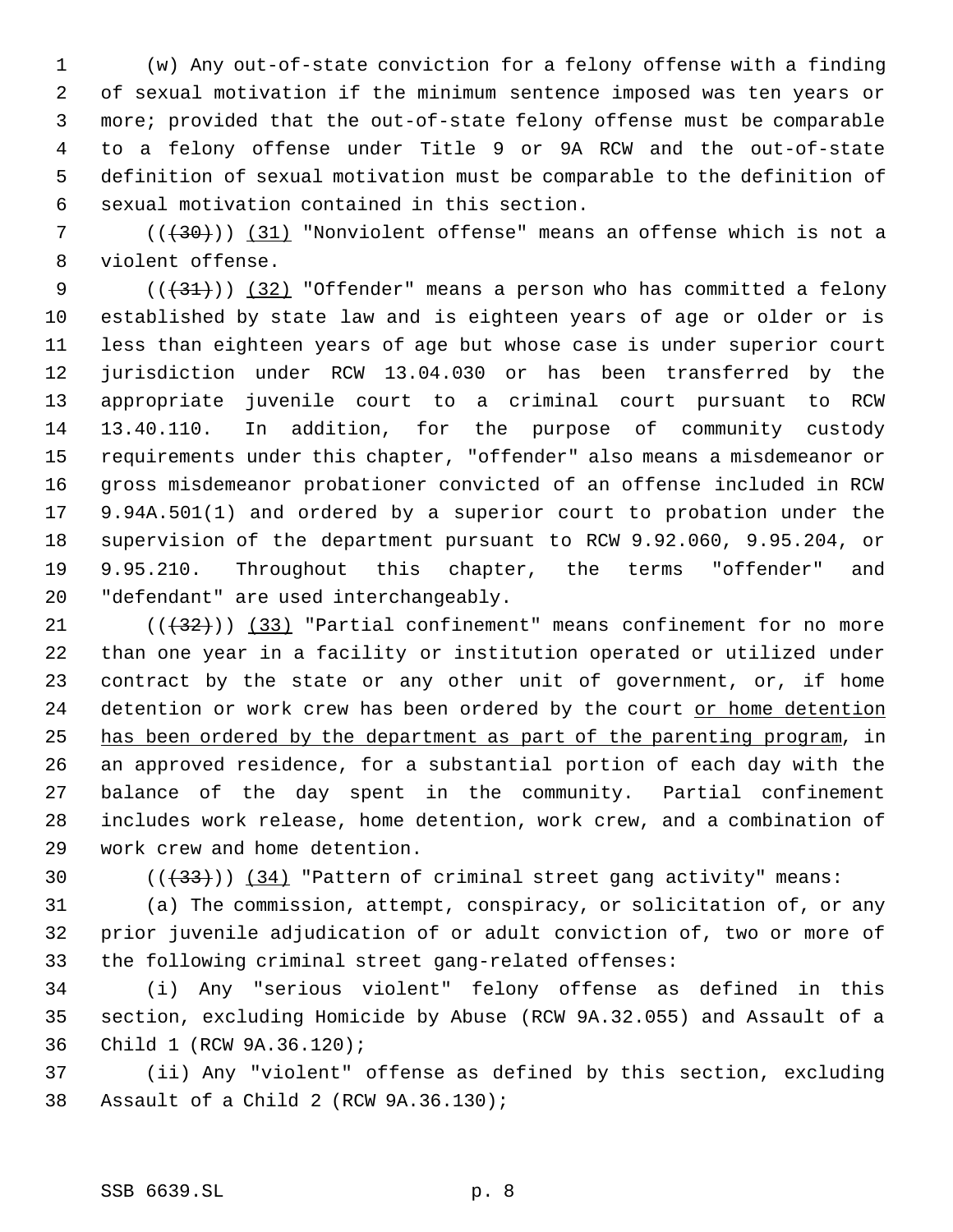(iii) Deliver or Possession with Intent to Deliver a Controlled Substance (chapter 69.50 RCW); (iv) Any violation of the firearms and dangerous weapon act (chapter 9.41 RCW); (v) Theft of a Firearm (RCW 9A.56.300); (vi) Possession of a Stolen Firearm (RCW 9A.56.310); (vii) Malicious Harassment (RCW 9A.36.080); (viii) Harassment where a subsequent violation or deadly threat is made (RCW 9A.46.020(2)(b)); (ix) Criminal Gang Intimidation (RCW 9A.46.120); (x) Any felony conviction by a person eighteen years of age or older with a special finding of involving a juvenile in a felony offense under RCW 9.94A.833; (xi) Residential Burglary (RCW 9A.52.025); (xii) Burglary 2 (RCW 9A.52.030); (xiii) Malicious Mischief 1 (RCW 9A.48.070); (xiv) Malicious Mischief 2 (RCW 9A.48.080); (xv) Theft of a Motor Vehicle (RCW 9A.56.065); (xvi) Possession of a Stolen Motor Vehicle (RCW 9A.56.068); (xvii) Taking a Motor Vehicle Without Permission 1 (RCW 9A.56.070); (xviii) Taking a Motor Vehicle Without Permission 2 (RCW 9A.56.075); (xix) Extortion 1 (RCW 9A.56.120); (xx) Extortion 2 (RCW 9A.56.130); (xxi) Intimidating a Witness (RCW 9A.72.110); (xxii) Tampering with a Witness (RCW 9A.72.120); (xxiii) Reckless Endangerment (RCW 9A.36.050); (xxiv) Coercion (RCW 9A.36.070); (xxv) Harassment (RCW 9A.46.020); or (xxvi) Malicious Mischief 3 (RCW 9A.48.090); (b) That at least one of the offenses listed in (a) of this subsection shall have occurred after July 1, 2008; (c) That the most recent committed offense listed in (a) of this subsection occurred within three years of a prior offense listed in (a) of this subsection; and (d) Of the offenses that were committed in (a) of this subsection, the offenses occurred on separate occasions or were committed by two or

more persons.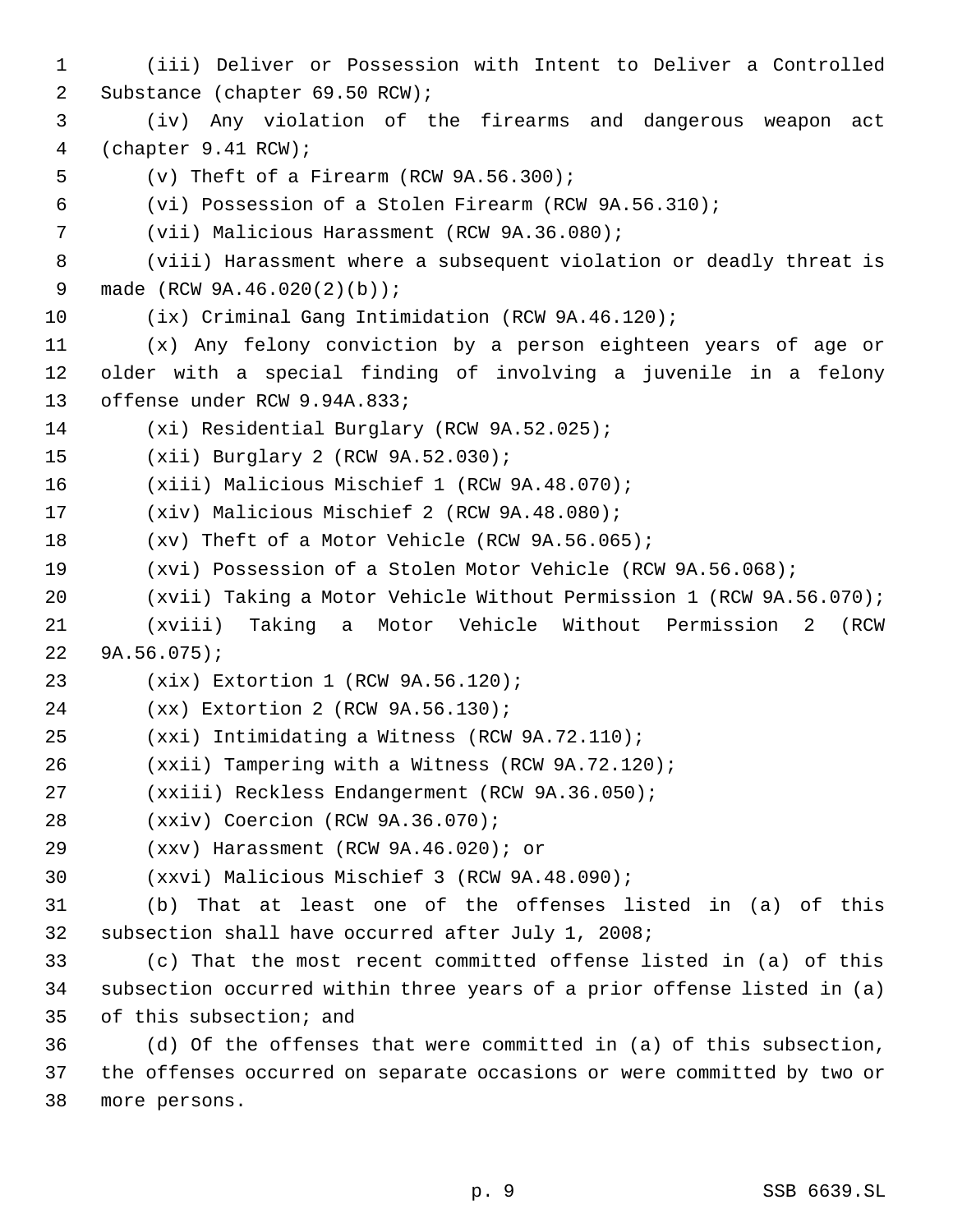$((+34))$   $(35)$  "Persistent offender" is an offender who:

 (a)(i) Has been convicted in this state of any felony considered a most serious offense; and

 (ii) Has, before the commission of the offense under (a) of this subsection, been convicted as an offender on at least two separate occasions, whether in this state or elsewhere, of felonies that under the laws of this state would be considered most serious offenses and would be included in the offender score under RCW 9.94A.525; provided that of the two or more previous convictions, at least one conviction must have occurred before the commission of any of the other most serious offenses for which the offender was previously convicted; or

 (b)(i) Has been convicted of: (A) Rape in the first degree, rape of a child in the first degree, child molestation in the first degree, rape in the second degree, rape of a child in the second degree, or indecent liberties by forcible compulsion; (B) any of the following offenses with a finding of sexual motivation: Murder in the first degree, murder in the second degree, homicide by abuse, kidnapping in the first degree, kidnapping in the second degree, assault in the first degree, assault in the second degree, assault of a child in the first degree, assault of a child in the second degree, or burglary in the first degree; or (C) an attempt to commit any crime listed in this 22 subsection  $((+34))$   $(35)(b)(i)$ ; and

 (ii) Has, before the commission of the offense under (b)(i) of this subsection, been convicted as an offender on at least one occasion, whether in this state or elsewhere, of an offense listed in (b)(i) of this subsection or any federal or out-of-state offense or offense under prior Washington law that is comparable to the offenses listed in (b)(i) of this subsection. A conviction for rape of a child in the first degree constitutes a conviction under (b)(i) of this subsection only when the offender was sixteen years of age or older when the offender committed the offense. A conviction for rape of a child in the second degree constitutes a conviction under (b)(i) of this subsection only when the offender was eighteen years of age or older when the offender committed the offense.

 $((+35))$   $(36)$  "Predatory" means: (a) The perpetrator of the crime was a stranger to the victim, as defined in this section; (b) the perpetrator established or promoted a relationship with the victim prior to the offense and the victimization of the victim was a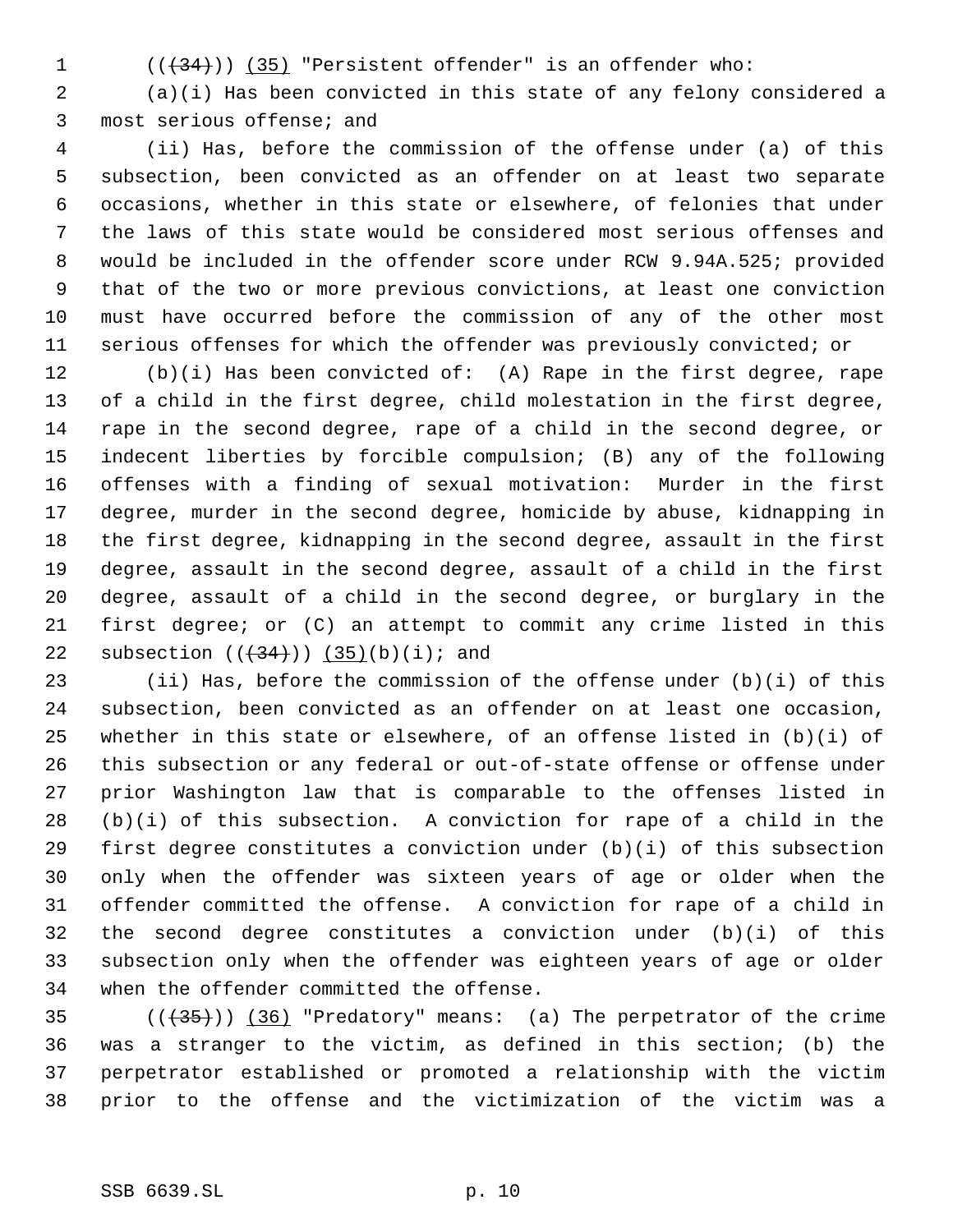significant reason the perpetrator established or promoted the relationship; or (c) the perpetrator was: (i) A teacher, counselor, volunteer, or other person in authority in any public or private school and the victim was a student of the school under his or her authority or supervision. For purposes of this subsection, "school" does not include home-based instruction as defined in RCW 28A.225.010; (ii) a coach, trainer, volunteer, or other person in authority in any recreational activity and the victim was a participant in the activity under his or her authority or supervision; or (iii) a pastor, elder, volunteer, or other person in authority in any church or religious organization, and the victim was a member or participant of the organization under his or her authority.

13 (((436)) (37) "Private school" means a school regulated under chapter 28A.195 or 28A.205 RCW.

15  $((+37))$   $(38)$  "Public school" has the same meaning as in RCW 28A.150.010.

17 (( $\left(\frac{38}{10}\right)$ ) (39) "Restitution" means a specific sum of money ordered by the sentencing court to be paid by the offender to the court over a specified period of time as payment of damages. The sum may include both public and private costs.

 $((+39))$   $(40)$  "Risk assessment" means the application of the risk instrument recommended to the department by the Washington state institute for public policy as having the highest degree of predictive accuracy for assessing an offender's risk of reoffense.

25  $((40))$  (41) "Serious traffic offense" means:

 (a) Nonfelony driving while under the influence of intoxicating liquor or any drug (RCW 46.61.502), nonfelony actual physical control while under the influence of intoxicating liquor or any drug (RCW 46.61.504), reckless driving (RCW 46.61.500), or hit-and-run an attended vehicle (RCW 46.52.020(5)); or

 (b) Any federal, out-of-state, county, or municipal conviction for an offense that under the laws of this state would be classified as a serious traffic offense under (a) of this subsection.

 (( $(41)$ )) ( $42$ ) "Serious violent offense" is a subcategory of violent offense and means:

(a)(i) Murder in the first degree;

(ii) Homicide by abuse;

(iii) Murder in the second degree;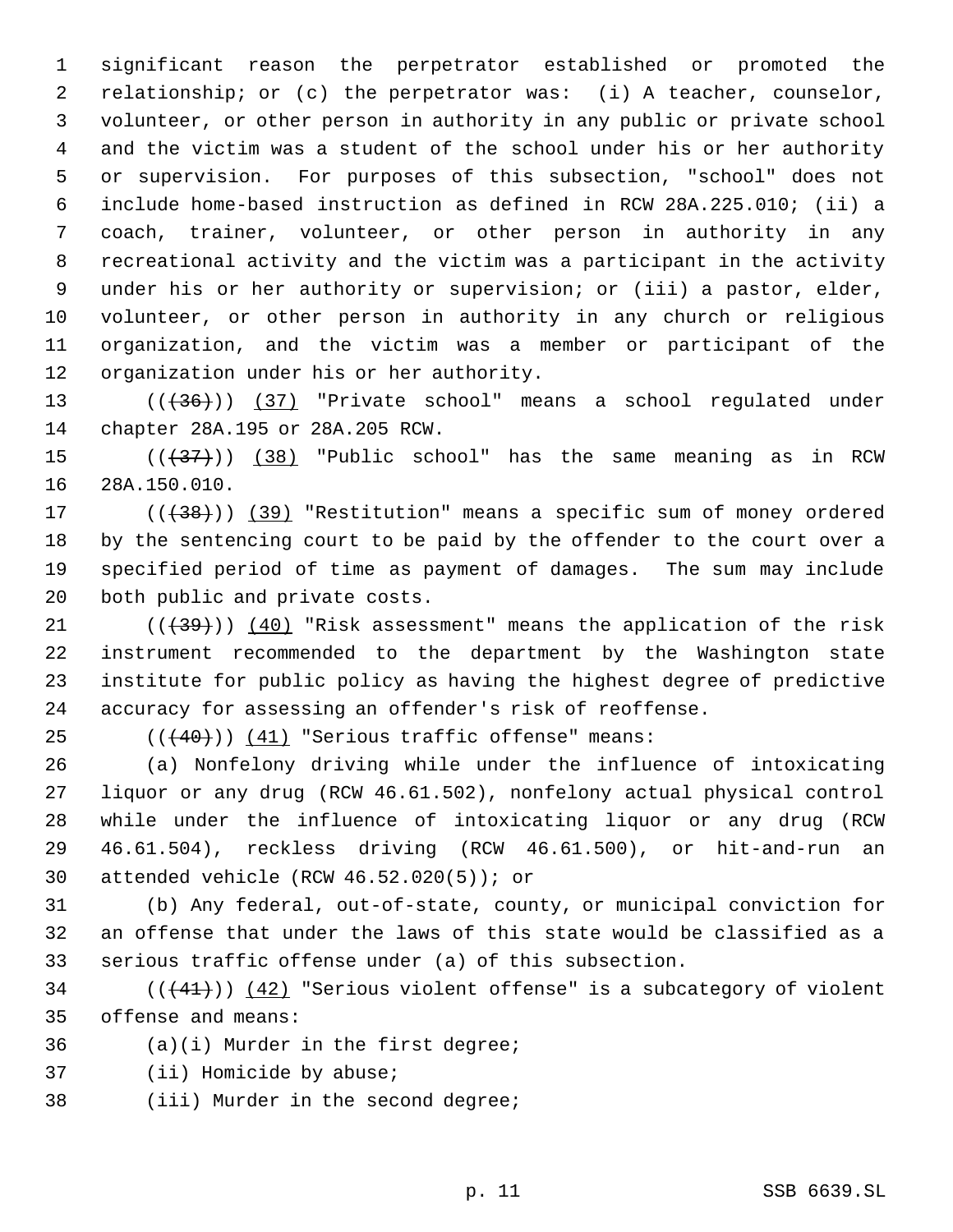(iv) Manslaughter in the first degree;

(v) Assault in the first degree;

(vi) Kidnapping in the first degree;

(vii) Rape in the first degree;

(viii) Assault of a child in the first degree; or

 (ix) An attempt, criminal solicitation, or criminal conspiracy to commit one of these felonies; or

 (b) Any federal or out-of-state conviction for an offense that under the laws of this state would be a felony classified as a serious violent offense under (a) of this subsection.

11  $((+42))$   $(43)$  "Sex offense" means:

 (a)(i) A felony that is a violation of chapter 9A.44 RCW other than RCW 9A.44.130(12);

(ii) A violation of RCW 9A.64.020;

 (iii) A felony that is a violation of chapter 9.68A RCW other than RCW 9.68A.080; or

 (iv) A felony that is, under chapter 9A.28 RCW, a criminal attempt, criminal solicitation, or criminal conspiracy to commit such crimes;

 (b) Any conviction for a felony offense in effect at any time prior to July 1, 1976, that is comparable to a felony classified as a sex offense in (a) of this subsection;

 (c) A felony with a finding of sexual motivation under RCW 9.94A.835 or 13.40.135; or

 (d) Any federal or out-of-state conviction for an offense that under the laws of this state would be a felony classified as a sex offense under (a) of this subsection.

 $((43))$   $(44)$  "Sexual motivation" means that one of the purposes for which the defendant committed the crime was for the purpose of his or her sexual gratification.

30 (( $(44)$ )) (45) "Standard sentence range" means the sentencing court's discretionary range in imposing a nonappealable sentence.

 $((445))$  (46) "Statutory maximum sentence" means the maximum length of time for which an offender may be confined as punishment for a crime as prescribed in chapter 9A.20 RCW, RCW 9.92.010, the statute defining the crime, or other statute defining the maximum penalty for a crime.

 $((46))$  (47) "Stranger" means that the victim did not know the offender twenty-four hours before the offense.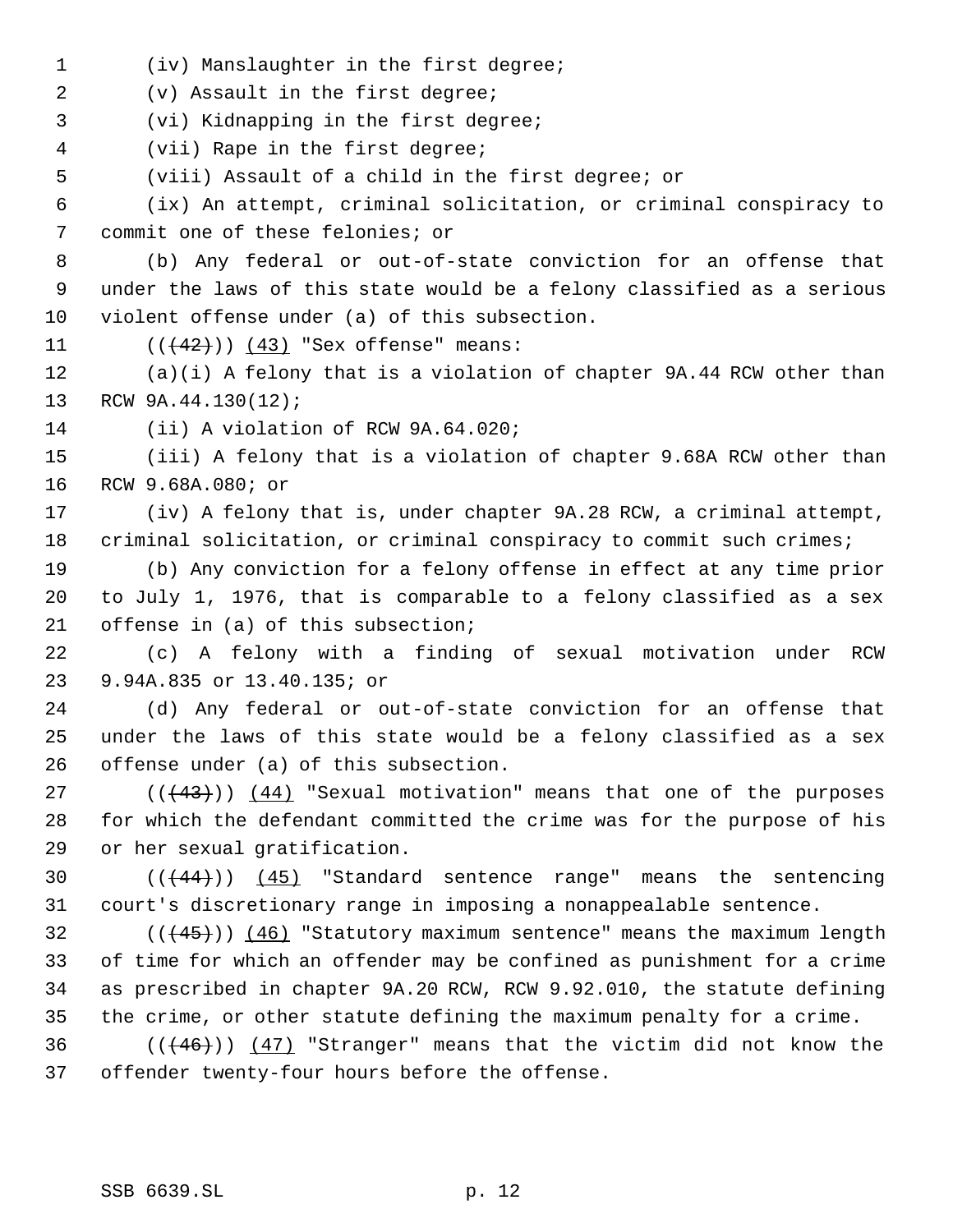1 (( $\left(\frac{47}{1}\right)$ ) (48) "Total confinement" means confinement inside the physical boundaries of a facility or institution operated or utilized under contract by the state or any other unit of government for twenty- four hours a day, or pursuant to RCW 72.64.050 and 72.64.060.

5 (( $(48)$ )) (49) "Transition training" means written and verbal instructions and assistance provided by the department to the offender during the two weeks prior to the offender's successful completion of the work ethic camp program. The transition training shall include instructions in the offender's requirements and obligations during the offender's period of community custody.

11 (((49))) (50) "Victim" means any person who has sustained emotional, psychological, physical, or financial injury to person or property as a direct result of the crime charged.

14  $((+50))$  (51) "Violent offense" means:

(a) Any of the following felonies:

 (i) Any felony defined under any law as a class A felony or an 17 attempt to commit a class A felony;

 (ii) Criminal solicitation of or criminal conspiracy to commit a class A felony;

20 (iii) Manslaughter in the first degree;

(iv) Manslaughter in the second degree;

(v) Indecent liberties if committed by forcible compulsion;

(vi) Kidnapping in the second degree;

- 24 (vii) Arson in the second degree;
- (viii) Assault in the second degree;
- (ix) Assault of a child in the second degree;

(x) Extortion in the first degree;

- 28 (xi) Robbery in the second degree;
- (xii) Drive-by shooting;

 (xiii) Vehicular assault, when caused by the operation or driving of a vehicle by a person while under the influence of intoxicating liquor or any drug or by the operation or driving of a vehicle in a reckless manner; and

 (xiv) Vehicular homicide, when proximately caused by the driving of any vehicle by any person while under the influence of intoxicating liquor or any drug as defined by RCW 46.61.502, or by the operation of 37 any vehicle in a reckless manner;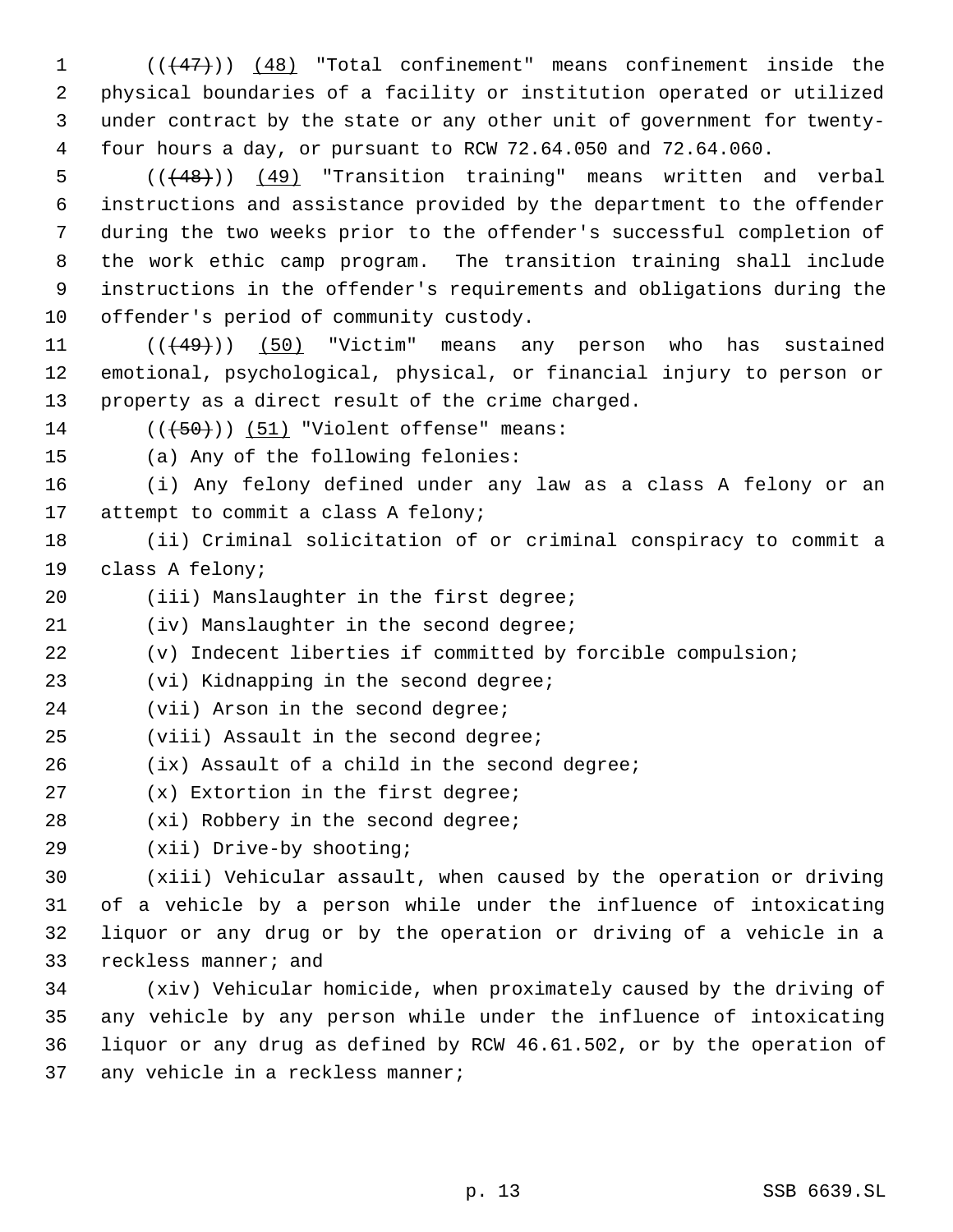(b) Any conviction for a felony offense in effect at any time prior to July 1, 1976, that is comparable to a felony classified as a violent offense in (a) of this subsection; and

 (c) Any federal or out-of-state conviction for an offense that under the laws of this state would be a felony classified as a violent offense under (a) or (b) of this subsection.

7 (( $\overline{51})$ ) (52) "Work crew" means a program of partial confinement consisting of civic improvement tasks for the benefit of the community that complies with RCW 9.94A.725.

 $((+52))$   $(53)$  "Work ethic camp" means an alternative incarceration program as provided in RCW 9.94A.690 designed to reduce recidivism and lower the cost of corrections by requiring offenders to complete a comprehensive array of real-world job and vocational experiences, character-building work ethics training, life management skills development, substance abuse rehabilitation, counseling, literacy training, and basic adult education.

17 (((+53))) (54) "Work release" means a program of partial confinement available to offenders who are employed or engaged as a student in a regular course of study at school.

 NEW SECTION. **Sec. 2.** A new section is added to chapter 9.94A RCW to read as follows:

 (1) An offender is eligible for the parenting sentencing alternative if:

 (a) The high end of the standard sentence range for the current 25 offense is greater than one year;

 (b) The offender has no prior or current conviction for a felony 27 that is a sex offense or a violent offense;

 (c) The offender has not been found by the United States attorney general to be subject to a deportation detainer or order and does not become subject to a deportation order during the period of the sentence;

 (d) The offender signs any release of information waivers required to allow information regarding current or prior child welfare cases to 34 be shared with the department and the court; and

 (e) The offender has physical custody of his or her minor child or is a legal guardian or custodian with physical custody of a child under the age of eighteen at the time of the current offense.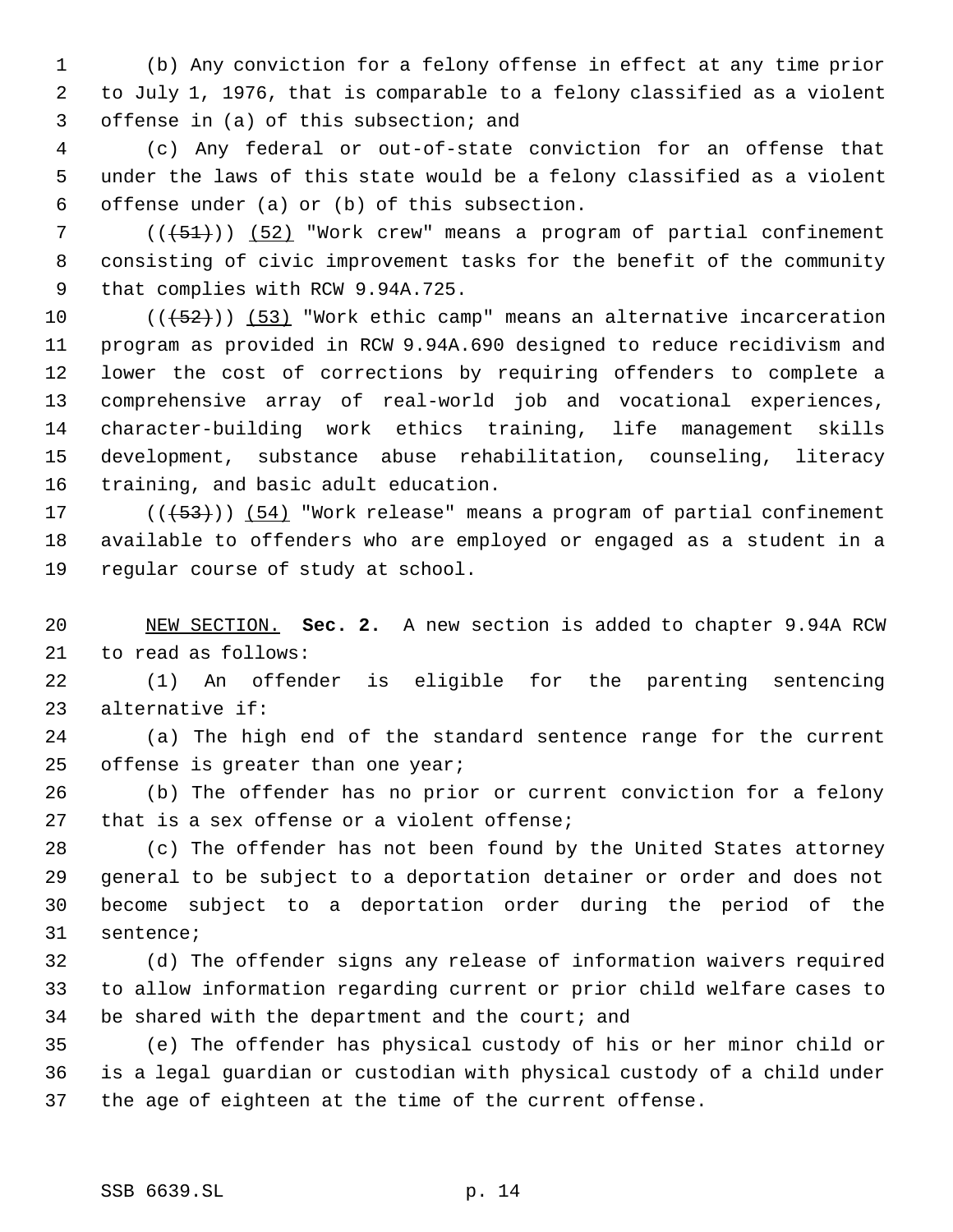(2) To assist the court in making its determination, the court may order the department to complete either a risk assessment report or a chemical dependency screening report as provided in RCW 9.94A.500, or both reports prior to sentencing.

 (3) If the court is considering this alternative, the court shall request that the department contact the children's administration of the Washington state department of social and health services to determine if the agency has an open child welfare case or prior substantiated referral of abuse or neglect involving the offender or if the agency is aware of any substantiated case of abuse or neglect with a tribal child welfare agency involving the offender.

 (a) If the offender has an open child welfare case, the department will provide the release of information waiver and request that the children's administration or the tribal child welfare agency provide a report to the court. The children's administration shall provide a report within seven business days of the request that includes, at the minimum, the following:

(i) Legal status of the child welfare case;

 (ii) Length of time the children's administration has been involved with the offender;

(iii) Legal status of the case and permanent plan;

22 (iv) Any special needs of the child;

 (v) Whether or not the offender has been cooperative with services 24 ordered by a juvenile court under a child welfare case; and

(vi) If the offender has been convicted of a crime against a child.

 (b) If a report is required from a tribal child welfare agency, the department shall attempt to obtain information that is similar to what is required for the report provided by the children's administration in a timely manner.

 (c) If the offender does not have an open child welfare case with the children's administration or with a tribal child welfare agency but has prior involvement, the department will obtain information from the children's administration on the number and type of past substantiated referrals of abuse or neglect and report that information to the court. If the children's administration has never had any substantiated referrals or an open case with the offender, the department will inform the court.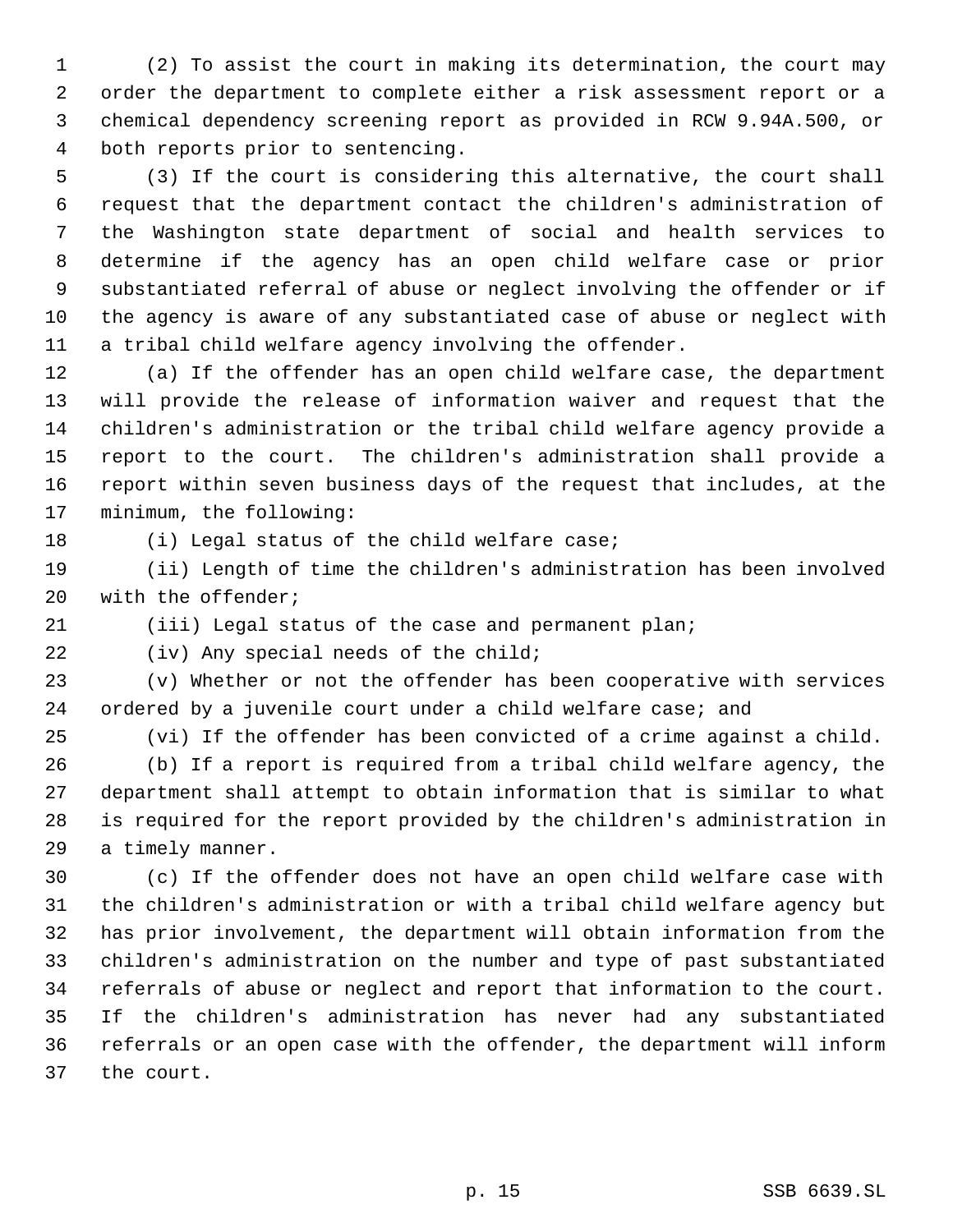(4) If the sentencing court determines that the offender is eligible for a sentencing alternative under this section and that the sentencing alternative is appropriate and should be imposed, the court shall waive imposition of a sentence within the standard sentence range and impose a sentence consisting of twelve months of community custody. The court shall consider the offender's criminal history when determining if the alternative is appropriate.

 (5) When a court imposes a sentence of community custody under this section:

 (a) The court may impose conditions as provided in RCW 9.94A.703 and may impose other affirmative conditions as the court considers appropriate.

 (b) The department may impose conditions as authorized in RCW 9.94A.704 that may include, but are not limited to:

(i) Parenting classes;

16 (ii) Chemical dependency treatment;

17 (iii) Mental health treatment;

18 (iv) Vocational training;

(v) Offender change programs;

(vi) Life skills classes.

 (c) The department shall report to the court if the offender commits any violations of his or her sentence conditions.

 (6) The department shall provide the court with quarterly progress reports regarding the offender's progress in required programming, treatment, and other supervision conditions. When an offender has an open child welfare case, the department will seek to coordinate services with the children's administration.

 (7)(a) The court may bring any offender sentenced under this section back into court at any time during the period of community custody on its own initiative to evaluate the offender's progress in treatment, or to determine if any violations of the conditions of the sentence have occurred.

 (b) If the offender is brought back to court, the court may modify the conditions of community custody or impose sanctions under (c) of this subsection.

 (c) The court may order the offender to serve a term of total confinement within the standard range of the offender's current offense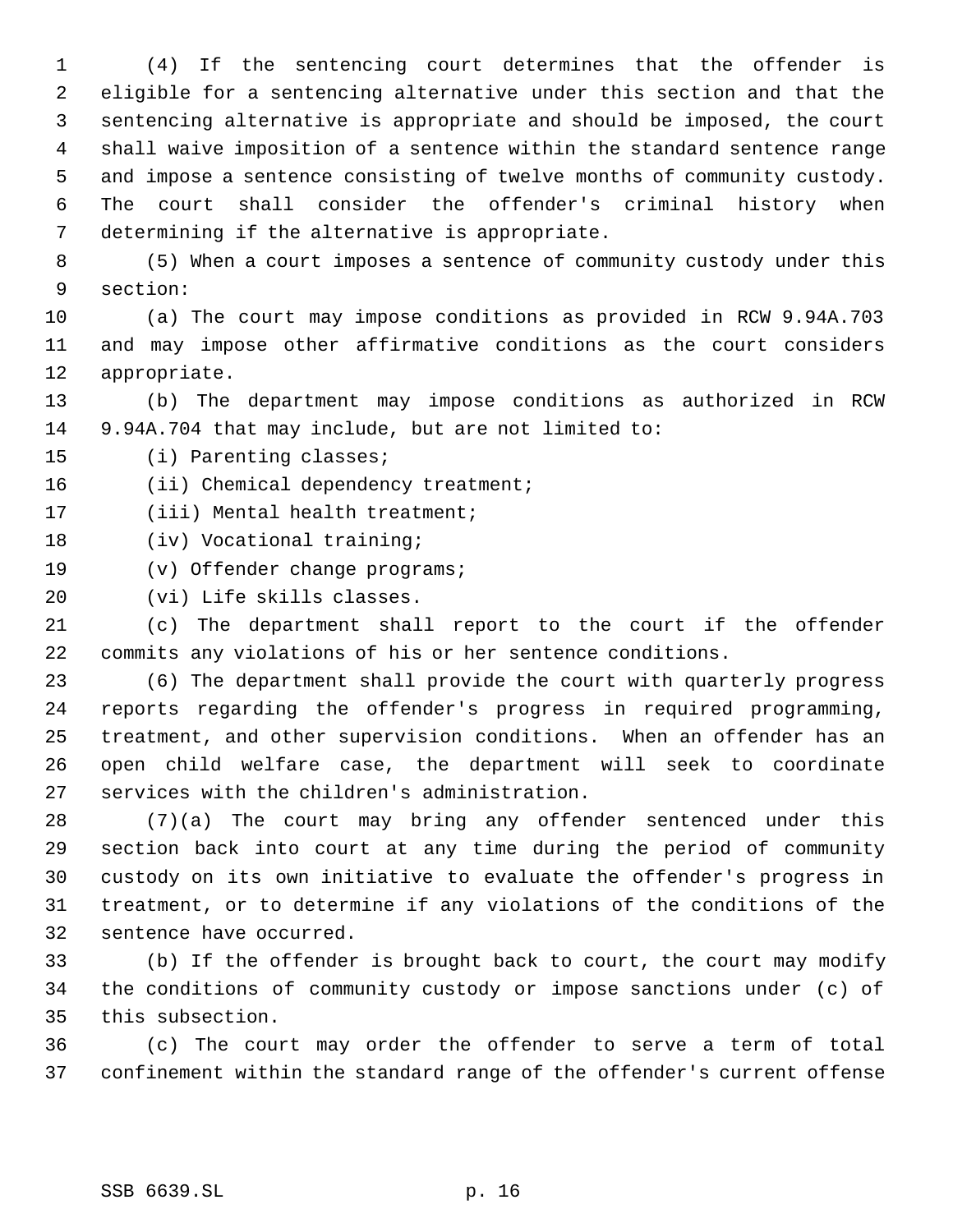at any time during the period of community custody, if the offender violates the conditions or requirements of the sentence or if the offender is failing to make satisfactory progress in treatment.

 (d) An offender ordered to serve a term of total confinement under (c) of this subsection shall receive credit for any time previously served in confinement under this section.

 **Sec. 3.** RCW 9.94A.501 and 2009 c 376 s 2 are each amended to read as follows:

 (1) The department shall supervise every offender convicted of a misdemeanor or gross misdemeanor offense who is sentenced to probation in superior court, pursuant to RCW 9.92.060, 9.95.204, or 9.95.210, for an offense included in (a) and (b) of this subsection. The superior court shall order probation for:

 (a) Offenders convicted of fourth degree assault, violation of a domestic violence court order pursuant to RCW 10.99.040, 10.99.050, 26.09.300, 26.10.220, 26.26.138, 26.50.110, 26.52.070, or 74.34.145, and who also have a prior conviction for one or more of the following:

(i) A violent offense;

(ii) A sex offense;

(iii) A crime against a person as provided in RCW 9.94A.411;

(iv) Fourth degree assault; or

(v) Violation of a domestic violence court order; and

- (b) Offenders convicted of:
- (i) Sexual misconduct with a minor second degree;
- (ii) Custodial sexual misconduct second degree;
- (iii) Communication with a minor for immoral purposes; and

(iv) Failure to register pursuant to RCW 9A.44.130.

 (2) Misdemeanor and gross misdemeanor offenders supervised by the department pursuant to this section shall be placed on community custody.

 (3) The department shall supervise every felony offender sentenced to community custody whose risk assessment, conducted pursuant to subsection (6) of this section, classifies the offender as one who is at a high risk to reoffend.

 (4) Notwithstanding any other provision of this section, the department shall supervise an offender sentenced to community custody regardless of risk classification if the offender: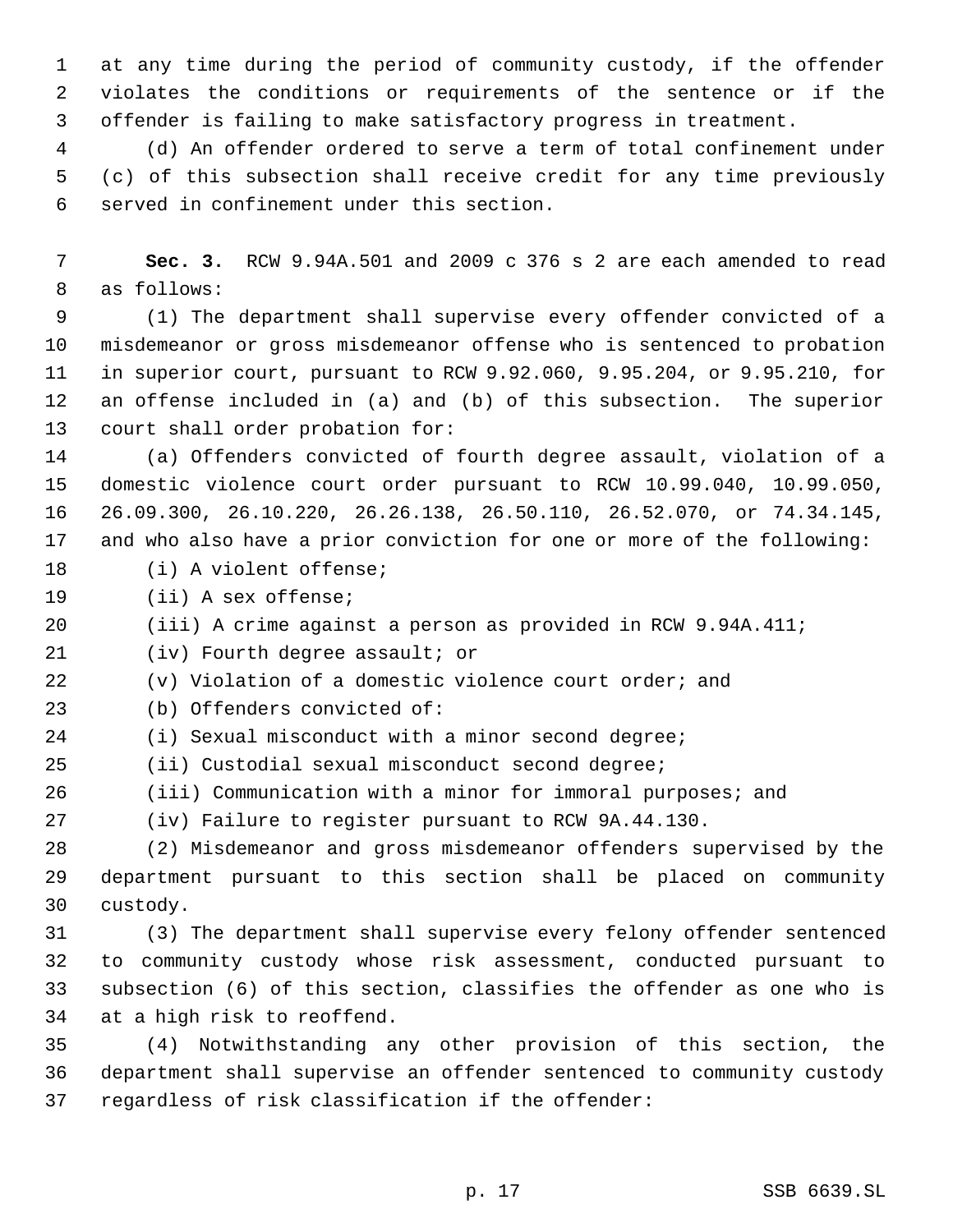- (a) Has a current conviction for a sex offense or a serious violent offense as defined in RCW 9.94A.030;
- (b) Has been identified by the department as a dangerous mentally ill offender pursuant to RCW 72.09.370;

 (c) Has an indeterminate sentence and is subject to parole pursuant to RCW 9.95.017;

 (d) Was sentenced under RCW 9.94A.650, 9.94A.660, section 2 of this act, or 9.94A.670; or

(e) Is subject to supervision pursuant to RCW 9.94A.745.

 (5) The department is not authorized to, and may not, supervise any offender sentenced to a term of community custody or any probationer unless the offender or probationer is one for whom supervision is required under subsection (1), (2), (3), or (4) of this section.

 (6) The department shall conduct a risk assessment for every felony offender sentenced to a term of community custody who may be subject to supervision under this section.

 **Sec. 4.** RCW 9.94A.505 and 2009 c 389 s 1 are each amended to read as follows:

 (1) When a person is convicted of a felony, the court shall impose punishment as provided in this chapter.

 (2)(a) The court shall impose a sentence as provided in the following sections and as applicable in the case:

 (i) Unless another term of confinement applies, a sentence within the standard sentence range established in RCW 9.94A.510 or 9.94A.517;

(ii) RCW 9.94A.701 and 9.94A.702, relating to community custody;

(iii) RCW 9.94A.570, relating to persistent offenders;

(iv) RCW 9.94A.540, relating to mandatory minimum terms;

(v) RCW 9.94A.650, relating to the first-time offender waiver;

 (vi) RCW 9.94A.660, relating to the drug offender sentencing alternative;

 (vii) RCW 9.94A.670, relating to the special sex offender sentencing alternative;

 (viii) Section 2 of this act, relating to the parenting sentencing alternative;

(ix) RCW 9.94A.507, relating to certain sex offenses;

36  $((\overline{ix}))(x)$  RCW 9.94A.535, relating to exceptional sentences;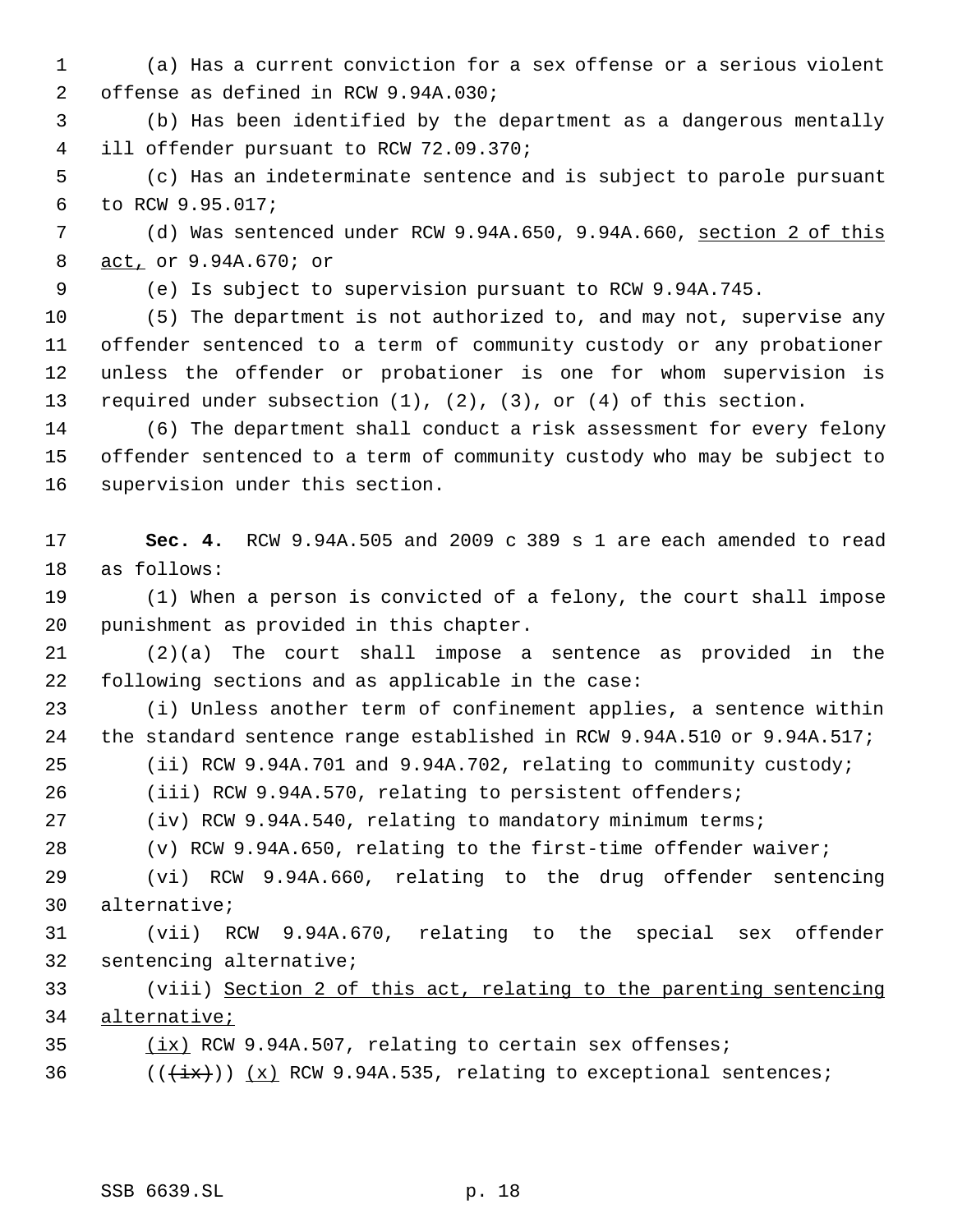$((+x))$   $(xi)$  RCW 9.94A.589, relating to consecutive and concurrent sentences;

 ( $(\frac{1}{x_i})$ ) (xii) RCW 9.94A.603, relating to felony driving while under the influence of intoxicating liquor or any drug and felony physical control of a vehicle while under the influence of intoxicating liquor or any drug.

 (b) If a standard sentence range has not been established for the offender's crime, the court shall impose a determinate sentence which 9 may include not more than one year of confinement; community restitution work; a term of community custody under RCW 9.94A.702 not to exceed one year; and/or other legal financial obligations. The court may impose a sentence which provides more than one year of confinement and a community custody term under RCW 9.94A.701 if the court finds reasons justifying an exceptional sentence as provided in RCW 9.94A.535.

 (3) If the court imposes a sentence requiring confinement of thirty days or less, the court may, in its discretion, specify that the sentence be served on consecutive or intermittent days. A sentence requiring more than thirty days of confinement shall be served on consecutive days. Local jail administrators may schedule court-ordered intermittent sentences as space permits.

 (4) If a sentence imposed includes payment of a legal financial obligation, it shall be imposed as provided in RCW 9.94A.750, 9.94A.753, 9.94A.760, and 43.43.7541.

 (5) Except as provided under RCW 9.94A.750(4) and 9.94A.753(4), a court may not impose a sentence providing for a term of confinement or community custody that exceeds the statutory maximum for the crime as provided in chapter 9A.20 RCW.

 (6) The sentencing court shall give the offender credit for all confinement time served before the sentencing if that confinement was solely in regard to the offense for which the offender is being sentenced.

 (7) The court shall order restitution as provided in RCW 9.94A.750 and 9.94A.753.

 (8) As a part of any sentence, the court may impose and enforce crime-related prohibitions and affirmative conditions as provided in this chapter.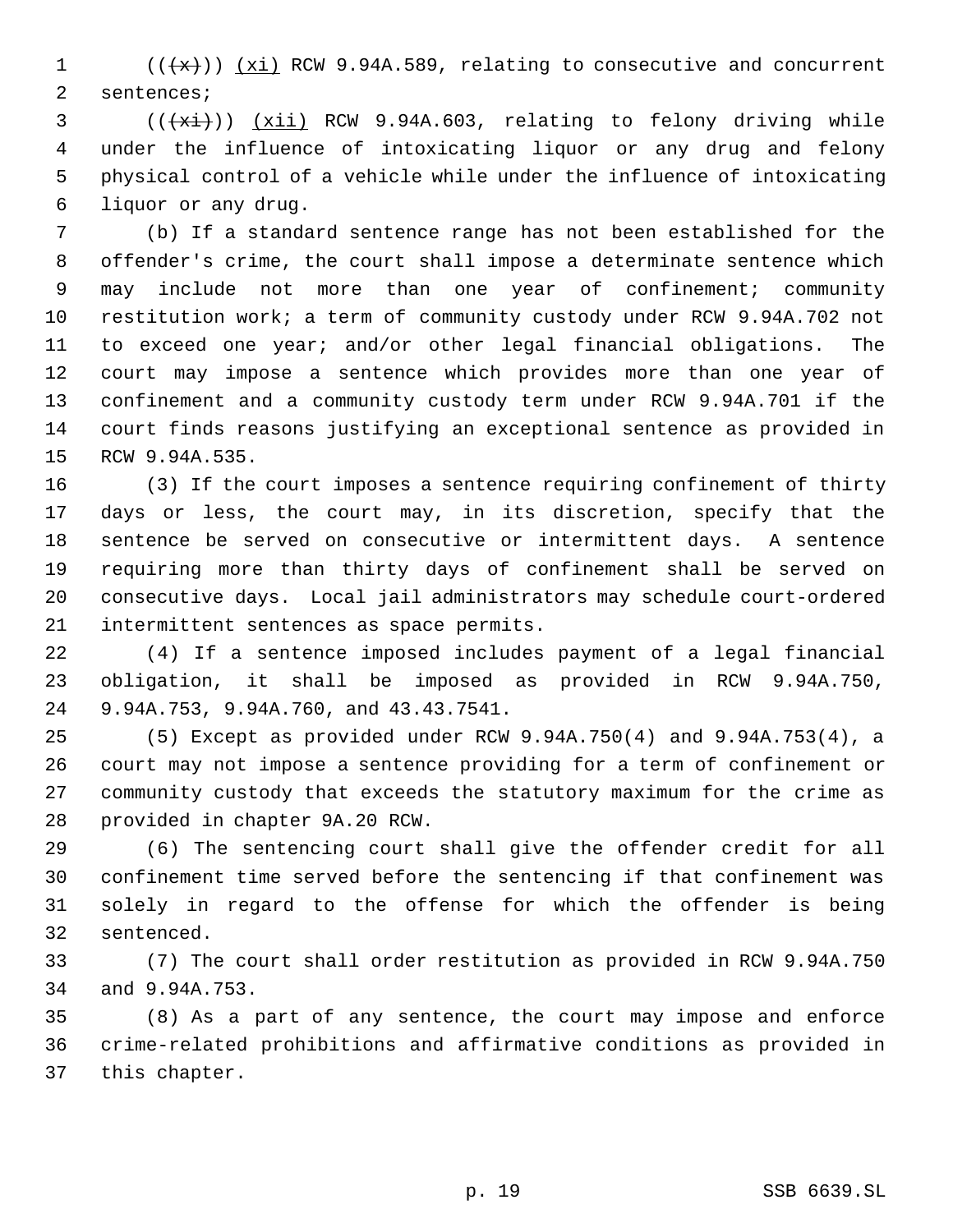(9) In any sentence of partial confinement, the court may require the offender to serve the partial confinement in work release, in a program of home detention, on work crew, or in a combined program of work crew and home detention.

 **Sec. 5.** RCW 9.94A.701 and 2009 c 375 s 5 are each amended to read as follows:

 (1) If an offender is sentenced to the custody of the department for one of the following crimes, the court shall, in addition to the other terms of the sentence, sentence the offender to community custody for three years:

(a) A sex offense not sentenced under RCW 9.94A.507;

(b) A serious violent offense; or

 (c) A violation of RCW 9A.44.130(11)(a) committed on or after June 7, 2006, when a court sentences the person to a term of confinement of one year or less.

 (2) A court shall, in addition to the other terms of the sentence, sentence an offender to community custody for eighteen months when the court sentences the person to the custody of the department for a violent offense that is not considered a serious violent offense.

 (3) A court shall, in addition to the other terms of the sentence, sentence an offender to community custody for one year when the court sentences the person to the custody of the department for:

(a) Any crime against persons under RCW 9.94A.411(2);

 (b) An offense involving the unlawful possession of a firearm under RCW 9.41.040, where the offender is a criminal street gang member or associate; or

 (c) A felony offense under chapter 69.50 or 69.52 RCW, committed on or after July 1, 2000.

 (4) If an offender is sentenced under the drug offender sentencing alternative, the court shall impose community custody as provided in RCW 9.94A.660.

32 (5) If an offender is sentenced under the special ((sexual [sex])) 33 sex offender sentencing alternative, the court shall impose community custody as provided in RCW 9.94A.670.

 (6) If an offender is sentenced to a work ethic camp, the court shall impose community custody as provided in RCW 9.94A.690.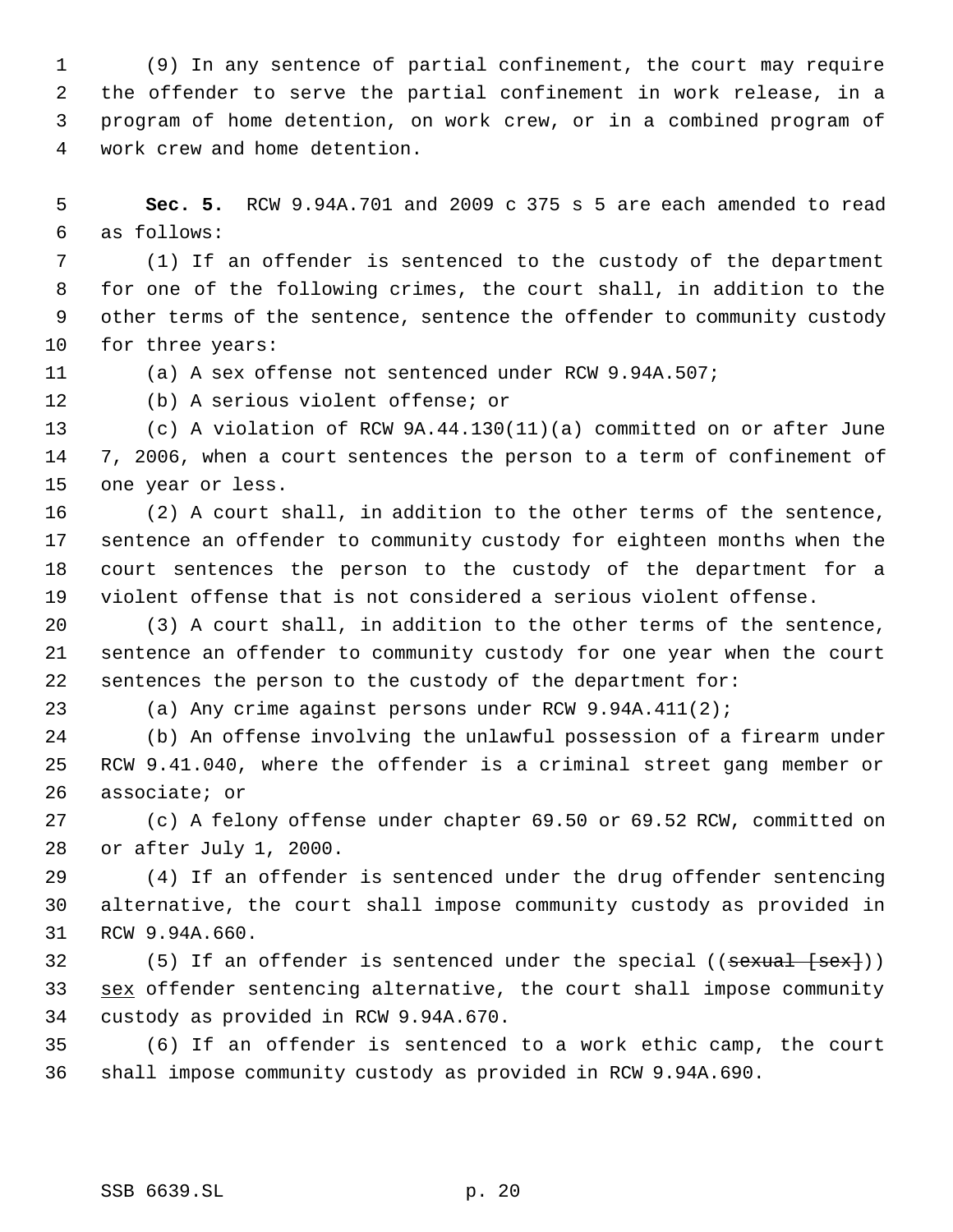(7) If an offender is sentenced under the parenting sentencing 2 alternative, the court shall impose a term of community custody as provided in section 2 of this act.

 (8) If a sex offender is sentenced as a nonpersistent offender pursuant to RCW 9.94A.507, the court shall impose community custody as provided in that section.

 $((+8))$  (9) The term of community custody specified by this section shall be reduced by the court whenever an offender's standard range term of confinement in combination with the term of community custody exceeds the statutory maximum for the crime as provided in RCW 9A.20.021.

 **Sec. 6.** RCW 9.94A.728 and 2009 c 455 s 2, 2009 c 441 s 1, and 2009 c 399 s 1 are each reenacted and amended to read as follows:

 No person serving a sentence imposed pursuant to this chapter and committed to the custody of the department shall leave the confines of the correctional facility or be released prior to the expiration of the sentence except as follows:

 (1) An offender may earn early release time as authorized by RCW 9.94A.729;

 (2) An offender may leave a correctional facility pursuant to an authorized furlough or leave of absence. In addition, offenders may leave a correctional facility when in the custody of a corrections officer or officers;

 (3)(a) The secretary may authorize an extraordinary medical placement for an offender when all of the following conditions exist:

 (i) The offender has a medical condition that is serious and is expected to require costly care or treatment;

 (ii) The offender poses a low risk to the community because he or she is currently physically incapacitated due to age or the medical condition or is expected to be so at the time of release; and

 (iii) It is expected that granting the extraordinary medical placement will result in a cost savings to the state.

 (b) An offender sentenced to death or to life imprisonment without the possibility of release or parole is not eligible for an extraordinary medical placement.

 (c) The secretary shall require electronic monitoring for all offenders in extraordinary medical placement unless the electronic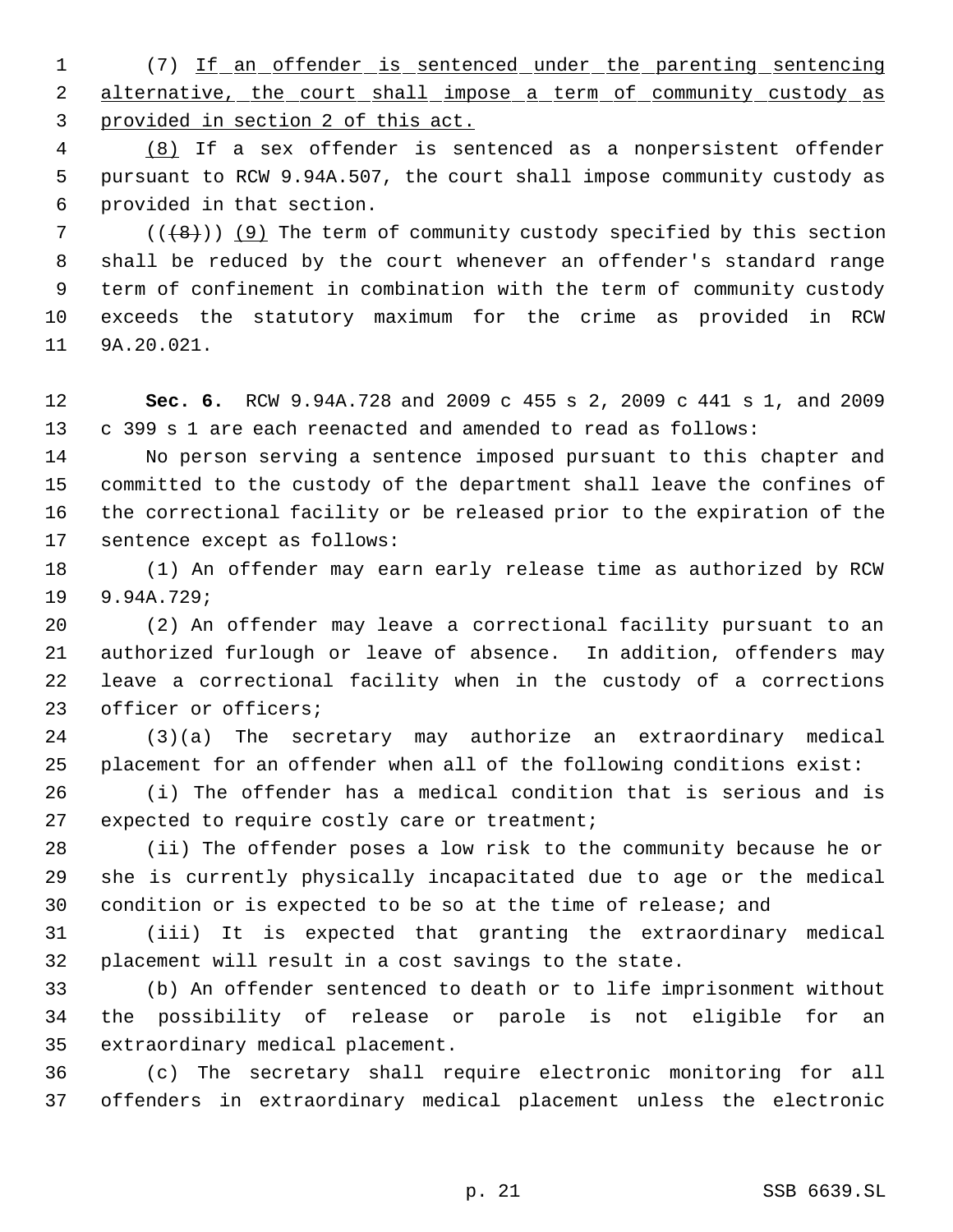monitoring equipment interferes with the function of the offender's medical equipment or results in the loss of funding for the offender's medical care, in which case, an alternative type of monitoring shall be utilized. The secretary shall specify who shall provide the monitoring services and the terms under which the monitoring shall be performed.

 (d) The secretary may revoke an extraordinary medical placement under this subsection at any time.

 (e) Persistent offenders are not eligible for extraordinary medical placement;

 (4) The governor, upon recommendation from the clemency and pardons board, may grant an extraordinary release for reasons of serious health problems, senility, advanced age, extraordinary meritorious acts, or 13 other extraordinary circumstances;

 (5) No more than the final six months of the offender's term of confinement may be served in partial confinement designed to aid the offender in finding work and reestablishing himself or herself in the 17 community or no more than the final twelve months of the offender's term of confinement may be served in partial confinement as part of the 19 parenting program in section 8 of this act. This is in addition to that period of earned early release time that may be exchanged for partial confinement pursuant to RCW 9.94A.729(5)(d);

22 (6) The governor may pardon any offender;

 (7) The department may release an offender from confinement any time within ten days before a release date calculated under this section;

 (8) An offender may leave a correctional facility prior to completion of his or her sentence if the sentence has been reduced as provided in RCW 9.94A.870; and

 (9) Notwithstanding any other provisions of this section, an offender sentenced for a felony crime listed in RCW 9.94A.540 as subject to a mandatory minimum sentence of total confinement shall not be released from total confinement before the completion of the listed mandatory minimum sentence for that felony crime of conviction unless allowed under RCW 9.94A.540.

 **Sec. 7.** RCW 9.94A.729 and 2009 c 455 s 3 are each amended to read as follows:

37  $(1)(a)$  The term of the sentence of an offender committed to a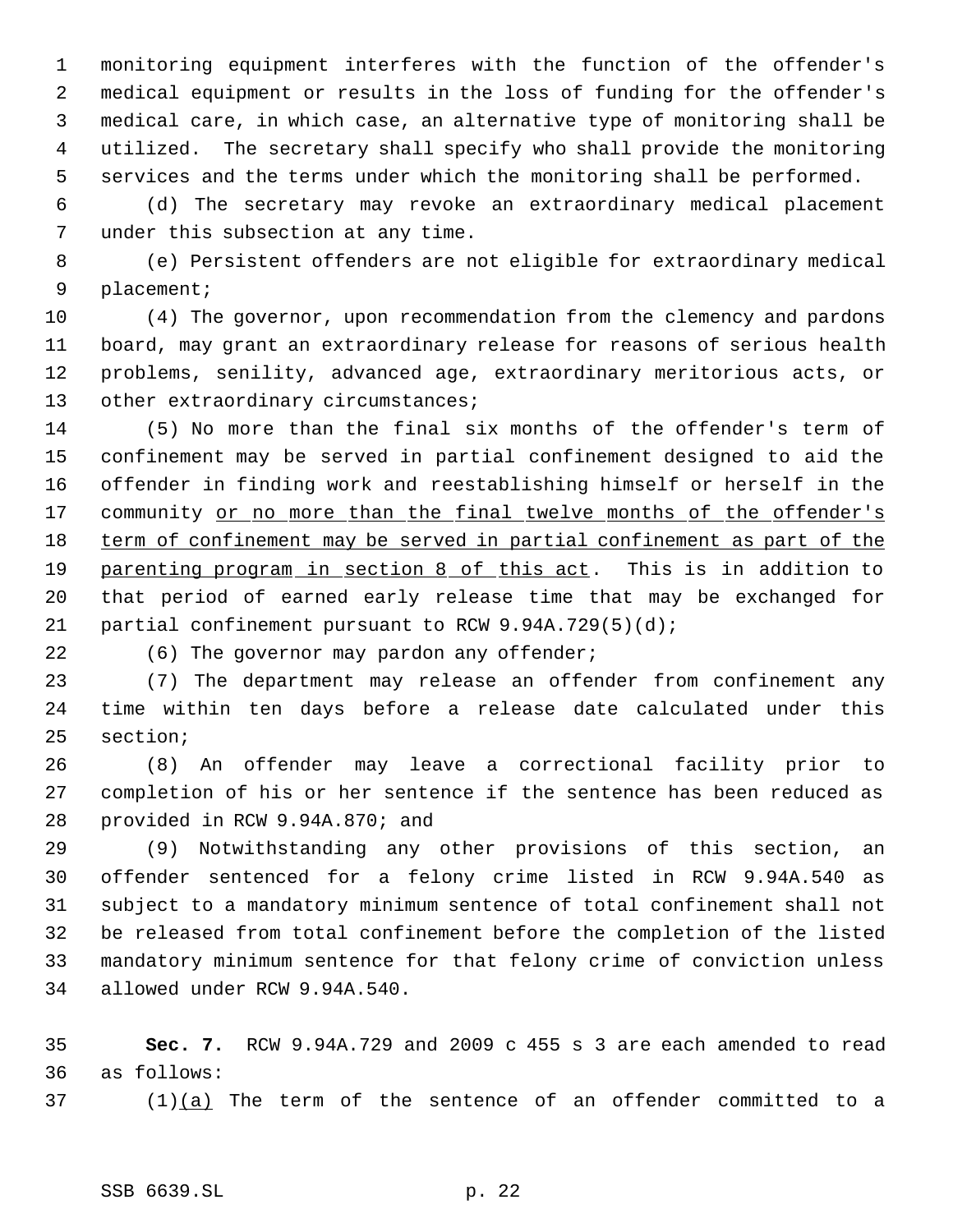correctional facility operated by the department may be reduced by earned release time in accordance with procedures that shall be developed and adopted by the correctional agency having jurisdiction in which the offender is confined. The earned release time shall be for good behavior and good performance, as determined by the correctional agency having jurisdiction. The correctional agency shall not credit the offender with earned release credits in advance of the offender actually earning the credits.

 (b) Any program established pursuant to this section shall allow an offender to earn early release credits for presentence incarceration. If an offender is transferred from a county jail to the department, the administrator of a county jail facility shall certify to the department the amount of time spent in custody at the facility and the amount of earned release time. The department may approve a 15 jail certification from a correctional agency that calculates earned 16 release time based on the actual amount of confinement time served by 17 the offender before sentencing when an erroneous calculation of confinement time served by the offender before sentencing appears on the judgment and sentence.

 (2) An offender who has been convicted of a felony committed after July 23, 1995, that involves any applicable deadly weapon enhancements under RCW 9.94A.533 (3) or (4), or both, shall not receive any good time credits or earned release time for that portion of his or her sentence that results from any deadly weapon enhancements.

(3) An offender may earn early release time as follows:

 (a) In the case of an offender convicted of a serious violent offense, or a sex offense that is a class A felony, committed on or after July 1, 1990, and before July 1, 2003, the aggregate earned release time may not exceed fifteen percent of the sentence.

 (b) In the case of an offender convicted of a serious violent offense, or a sex offense that is a class A felony, committed on or after July 1, 2003, the aggregate earned release time may not exceed ten percent of the sentence.

 (c) An offender is qualified to earn up to fifty percent of aggregate earned release time if he or she:

 (i) Is not classified as an offender who is at a high risk to reoffend as provided in subsection (4) of this section;

(ii) Is not confined pursuant to a sentence for: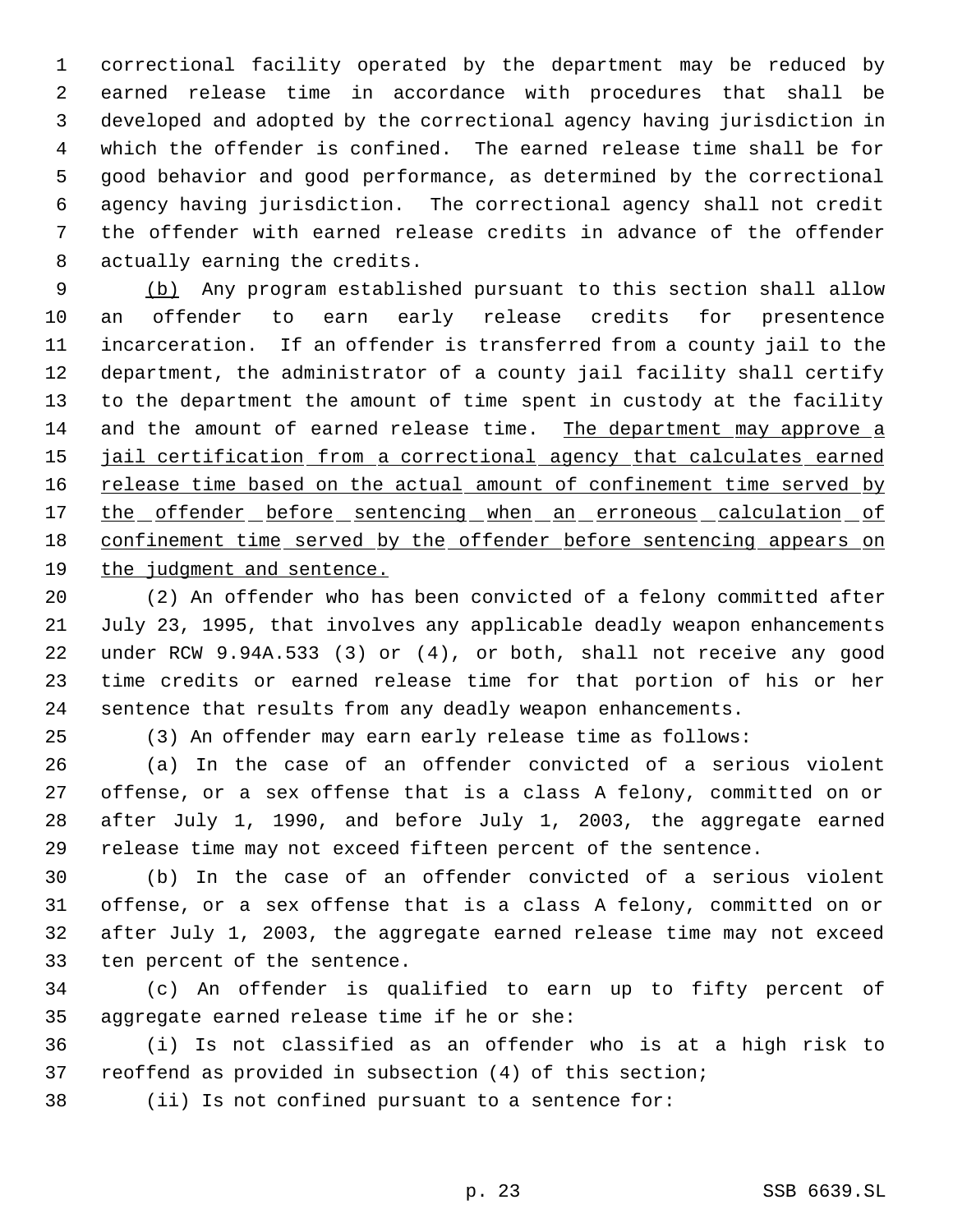(A) A sex offense;

(B) A violent offense;

(C) A crime against persons as defined in RCW 9.94A.411;

(D) A felony that is domestic violence as defined in RCW 10.99.020;

(E) A violation of RCW 9A.52.025 (residential burglary);

 (F) A violation of, or an attempt, solicitation, or conspiracy to violate, RCW 69.50.401 by manufacture or delivery or possession with intent to deliver methamphetamine; or

 (G) A violation of, or an attempt, solicitation, or conspiracy to violate, RCW 69.50.406 (delivery of a controlled substance to a minor);

 (iii) Has no prior conviction for the offenses listed in (c)(ii) of this subsection;

 (iv) Participates in programming or activities as directed by the offender's individual reentry plan as provided under RCW 72.09.270 to the extent that such programming or activities are made available by 16 the department; and

 (v) Has not committed a new felony after July 22, 2007, while under community custody.

 (d) In no other case shall the aggregate earned release time exceed one-third of the total sentence.

 (4) The department shall perform a risk assessment of each offender who may qualify for earned early release under subsection (3)(c) of this section utilizing the risk assessment tool recommended by the Washington state institute for public policy. Subsection (3)(c) of this section does not apply to offenders convicted after July 1, 2010.

 (5)(a) A person who is eligible for earned early release as provided in this section and who is convicted of a sex offense, a violent offense, any crime against persons under RCW 9.94A.411(2), or a felony offense under chapter 69.50 or 69.52 RCW, shall be transferred to community custody in lieu of earned release time;

 (b) The department shall, as a part of its program for release to the community in lieu of earned release, require the offender to propose a release plan that includes an approved residence and living arrangement. All offenders with community custody terms eligible for release to community custody in lieu of earned release shall provide an approved residence and living arrangement prior to release to the community;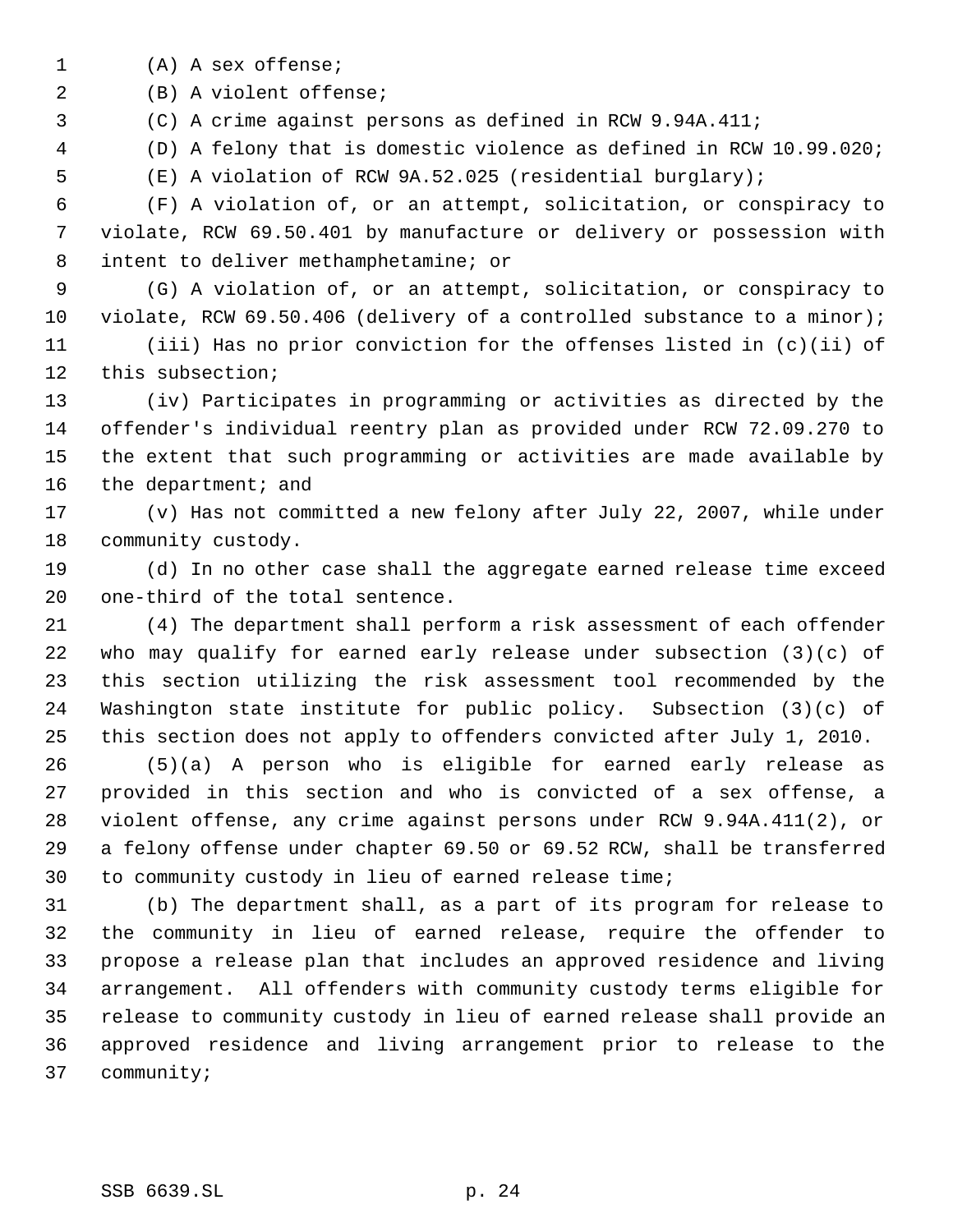(c) The department may deny transfer to community custody in lieu of earned release time if the department determines an offender's release plan, including proposed residence location and living arrangements, may violate the conditions of the sentence or conditions of supervision, place the offender at risk to violate the conditions of the sentence, place the offender at risk to reoffend, or present a risk to victim safety or community safety. The department's authority under this section is independent of any court-ordered condition of sentence 9 or statutory provision regarding conditions for community custody;

 (d) If the department is unable to approve the offender's release plan, the department may do one or more of the following:

 (i) Transfer an offender to partial confinement in lieu of earned early release for a period not to exceed three months. The three months in partial confinement is in addition to that portion of the offender's term of confinement that may be served in partial confinement as provided in RCW 9.94A.728(5);

 (ii) Provide rental vouchers to the offender for a period not to exceed three months if rental assistance will result in an approved release plan. The voucher must be provided in conjunction with additional transition support programming or services that enable an offender to participate in services including, but not limited to, substance abuse treatment, mental health treatment, sex offender treatment, educational programming, or employment programming;

 (e) For each offender who is the recipient of a rental voucher, the department shall include, concurrent with the data that the department otherwise obtains and records, the housing status of the offender for the duration of the offender's supervision.

 (6) An offender serving a term of confinement imposed under RCW 9.94A.670(5)(a) is not eligible for earned release credits under this section.

 NEW SECTION. **Sec. 8.** A new section is added to chapter 9.94A RCW to read as follows:

 For offenders not sentenced under section 2 of this act, but otherwise eligible under this section, no more than the final twelve months of the offender's term of confinement may be served in partial confinement as home detention as part of the parenting program developed by the department.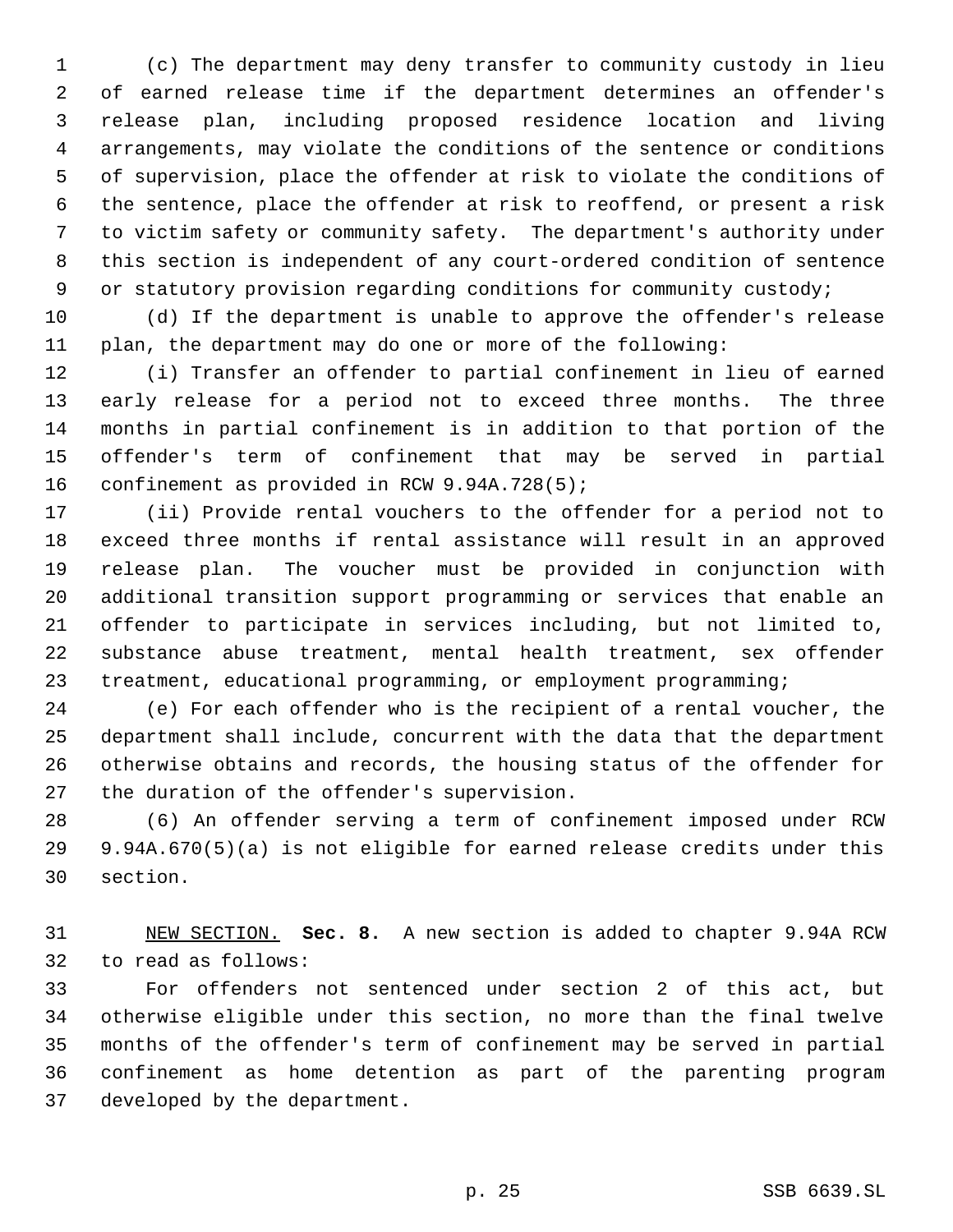(1) The secretary may transfer an offender from a correctional facility to home detention in the community if it is determined that the parenting program is an appropriate placement and when all of the following conditions exist:

 (a) The offender is serving a sentence in which the high end of the range is greater than one year;

 (b) The offender has no current conviction for a felony that is a sex offense or a violent offense;

 (c) The offender has not been found by the United States attorney general to be subject to a deportation detainer or order and does not become subject to a deportation order during the period of the sentence;

 (d) The offender signs any release of information waivers required to allow information regarding current or prior child welfare cases to 15 be shared with the department and the court;

(e) The offender:

(i) Has physical or legal custody of a minor child;

 (ii) Has a proven, established, ongoing, and substantial relationship with his or her minor child that existed prior to the commission of the current offense; or

 (iii) Is a legal guardian of a child that was under the age of eighteen at the time of the current offense; and

 (f) The department determines that such a placement is in the best interests of the child.

 (2) When the department is considering partial confinement as part of the parenting program for an offender, the department shall inquire of the individual and the children's administration with the Washington state department of social and health services whether the agency has an open child welfare case or prior substantiated referral for abuse or neglect involving the offender. If the children's administration or a tribal jurisdiction has an open child welfare case, the department will seek input from the children's administration or the involved tribal jurisdiction as to: (a) The status of the child welfare case; and (b) recommendations regarding placement of the offender and services required of the department and the court governing the individual's child welfare case. The department and its officers, agents, and employees are not liable for the acts of offenders participating in the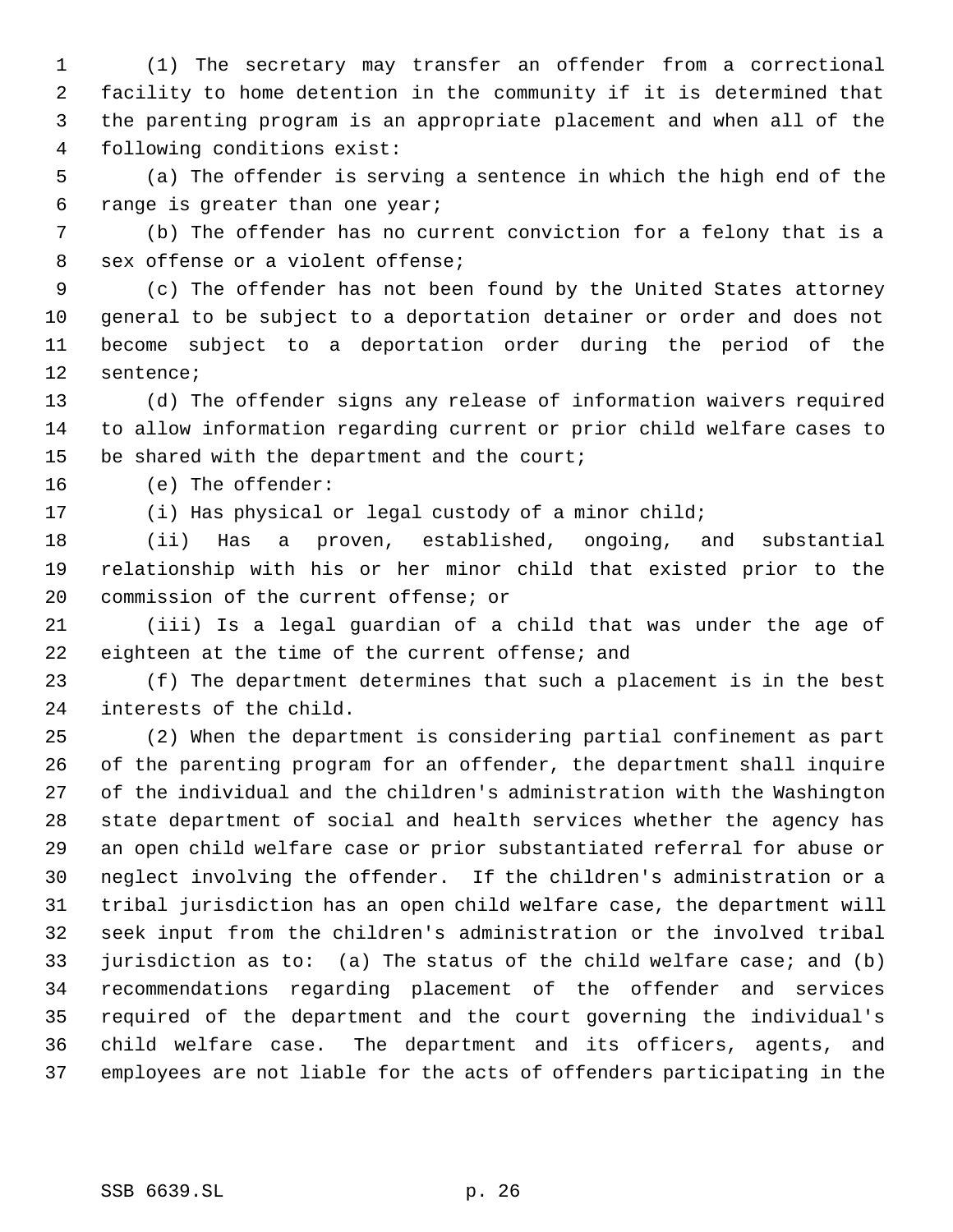parenting program unless the department or its officers, agents, and employees acted with willful and wanton disregard.

 (3) All offenders placed on home detention as part of the parenting program shall provide an approved residence and living arrangement prior to transfer to home detention.

 (4) While in the community on home detention as part of the parenting program, the department shall:

 (a) Require the offender to be placed on electronic home monitoring;

 (b) Require the offender to participate in programming and 11 treatment that the department determines is needed;

 (c) Assign a community corrections officer who will monitor the offender's compliance with conditions of partial confinement and 14 programming requirements; and

 (d) If the offender has an open child welfare case with the children's administration, collaborate and communicate with the identified social worker in the provision of services.

 (5) The department has the authority to return any offender serving partial confinement in the parenting program to total confinement if the offender is not complying with sentence requirements.

 **Sec. 9.** RCW 9.94A.734 and 2007 c 199 s 9 are each amended to read as follows:

 (1) Home detention may not be imposed for offenders convicted of the following offenses, unless imposed as partial confinement in the department's parenting program under section 8 of this act:

- (a) A violent offense;
- (b) Any sex offense;

(c) Any drug offense;

 (d) Reckless burning in the first or second degree as defined in RCW 9A.48.040 or 9A.48.050;

- (e) Assault in the third degree as defined in RCW 9A.36.031;
- (f) Assault of a child in the third degree;
- (g) Unlawful imprisonment as defined in RCW 9A.40.040; or

(h) Harassment as defined in RCW 9A.46.020.

 Home detention may be imposed for offenders convicted of possession of a controlled substance under RCW 69.50.4013 or forged prescription for a controlled substance under RCW 69.50.403 if the offender fulfills the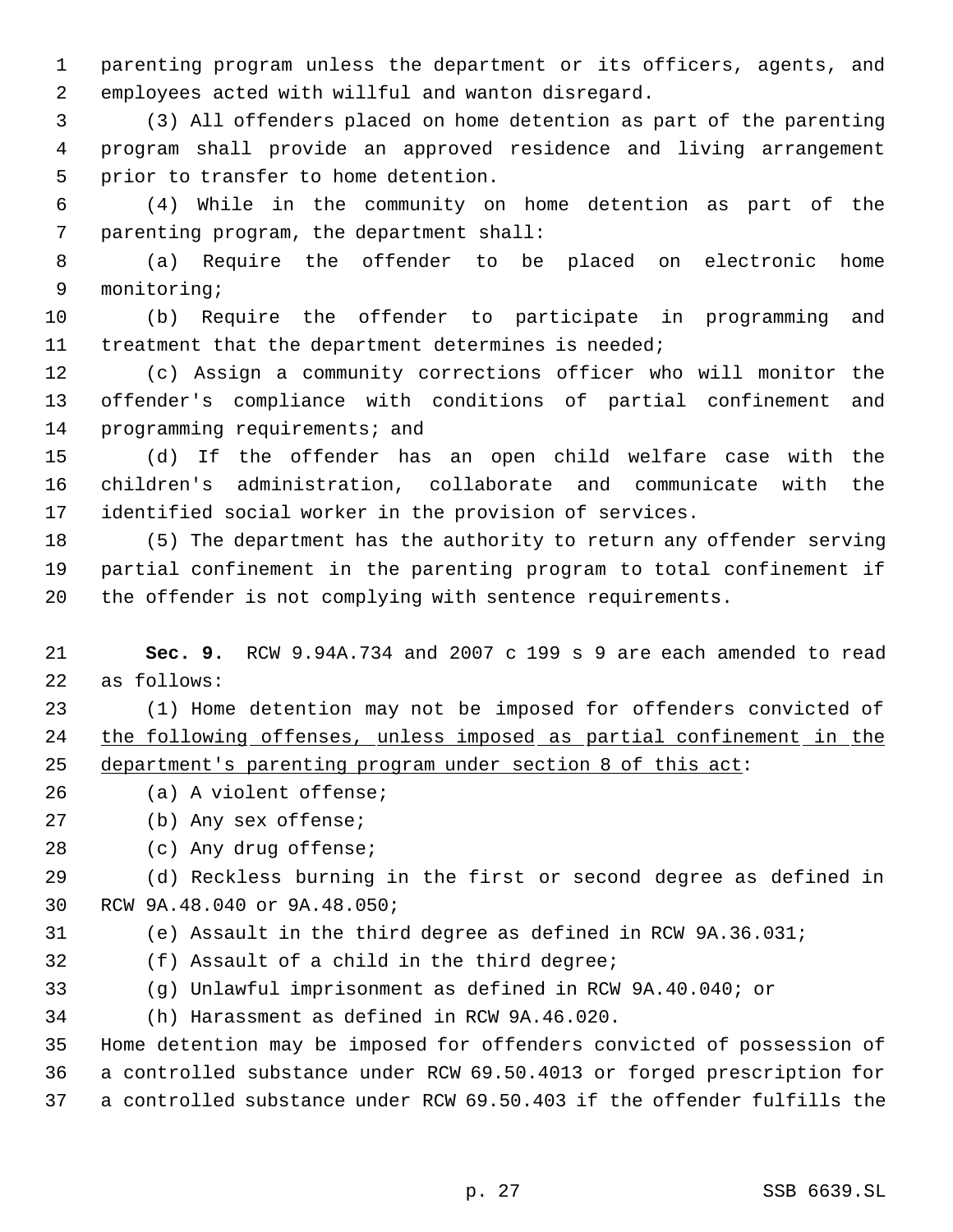participation conditions set forth in this section and is monitored for drug use by a treatment alternatives to street crime program or a comparable court or agency-referred program.

 (2) Home detention may be imposed for offenders convicted of burglary in the second degree as defined in RCW 9A.52.030 or residential burglary conditioned upon the offender:

 (a) Successfully completing twenty-one days in a work release program;

 (b) Having no convictions for burglary in the second degree or residential burglary during the preceding two years and not more than two prior convictions for burglary or residential burglary;

 (c) Having no convictions for a violent felony offense during the preceding two years and not more than two prior convictions for a violent felony offense;

# (d) Having no prior charges of escape; and

(e) Fulfilling the other conditions of the home detention program.

 (3) Home detention may be imposed for offenders convicted of taking a motor vehicle without permission in the second degree as defined in RCW 9A.56.075, theft of a motor vehicle as defined under RCW 9A.56.065, or possession of a stolen motor vehicle as defined under RCW 9A.56.068 conditioned upon the offender:

 (a) Having no convictions for taking a motor vehicle without permission, theft of a motor vehicle or possession of a stolen motor vehicle during the preceding five years and not more than two prior convictions for taking a motor vehicle without permission, theft of a motor vehicle or possession of a stolen motor vehicle;

 (b) Having no convictions for a violent felony offense during the preceding two years and not more than two prior convictions for a violent felony offense;

(c) Having no prior charges of escape; and

(d) Fulfilling the other conditions of the home detention program.

 (4) Participation in a home detention program shall be conditioned upon:

 (a) The offender obtaining or maintaining current employment or attending a regular course of school study at regularly defined hours, or the offender performing parental duties to offspring or minors normally in the custody of the offender;

(b) Abiding by the rules of the home detention program; and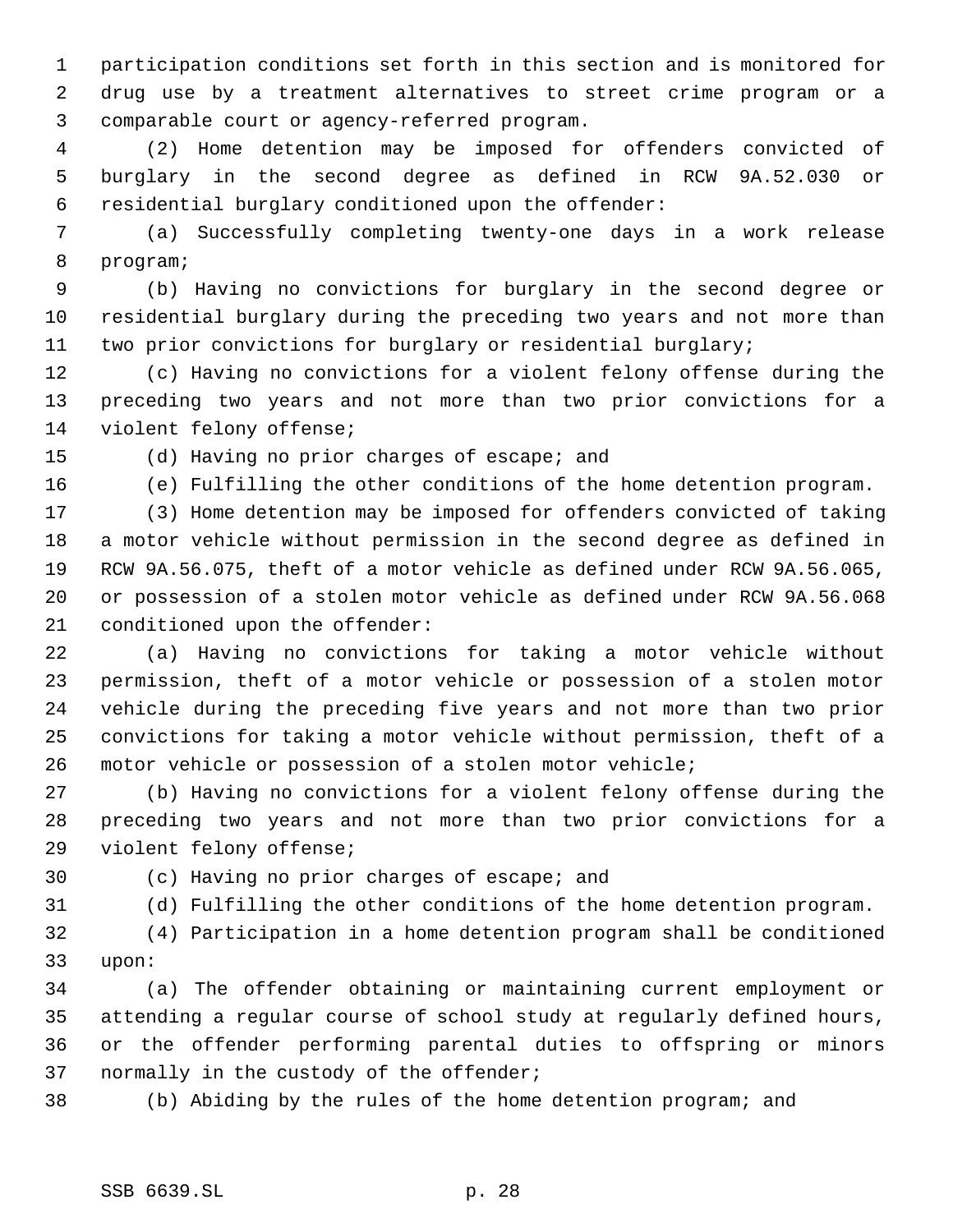1 (c) Compliance with court-ordered legal financial obligations. The home detention program may also be made available to offenders whose charges and convictions do not otherwise disqualify them if medical or health-related conditions, concerns or treatment would be better addressed under the home detention program, or where the health and welfare of the offender, other inmates, or staff would be jeopardized by the offender's incarceration. Participation in the home detention program for medical or health-related reasons is conditioned on the offender abiding by the rules of the home detention program and complying with court-ordered restitution.

 **Sec. 10.** RCW 9.94A.190 and 2009 c 28 s 5 are each amended to read as follows:

 (1) A sentence that includes a term or terms of confinement totaling more than one year shall be served in a facility or 15 institution operated, or utilized under contract, by the state, or in 16 home detention pursuant to section 8 of this act. Except as provided in subsection (3) or (5) of this section, a sentence of not more than one year of confinement shall be served in a facility operated, licensed, or utilized under contract, by the county, or if home detention or work crew has been ordered by the court, in the residence of either the offender or a member of the offender's immediate family.

 (2) If a county uses a state partial confinement facility for the partial confinement of a person sentenced to confinement for not more than one year, the county shall reimburse the state for the use of the facility as provided in this subsection. The office of financial management shall set the rate of reimbursement based upon the average per diem cost per offender in the facility. The office of financial management shall determine to what extent, if any, reimbursement shall be reduced or eliminated because of funds provided by the legislature to the department for the purpose of covering the cost of county use of state partial confinement facilities. The office of financial management shall reestablish reimbursement rates each even-numbered year.

 (3) A person who is sentenced for a felony to a term of not more than one year, and who is committed or returned to incarceration in a state facility on another felony conviction, either under the indeterminate sentencing laws, chapter 9.95 RCW, or under this chapter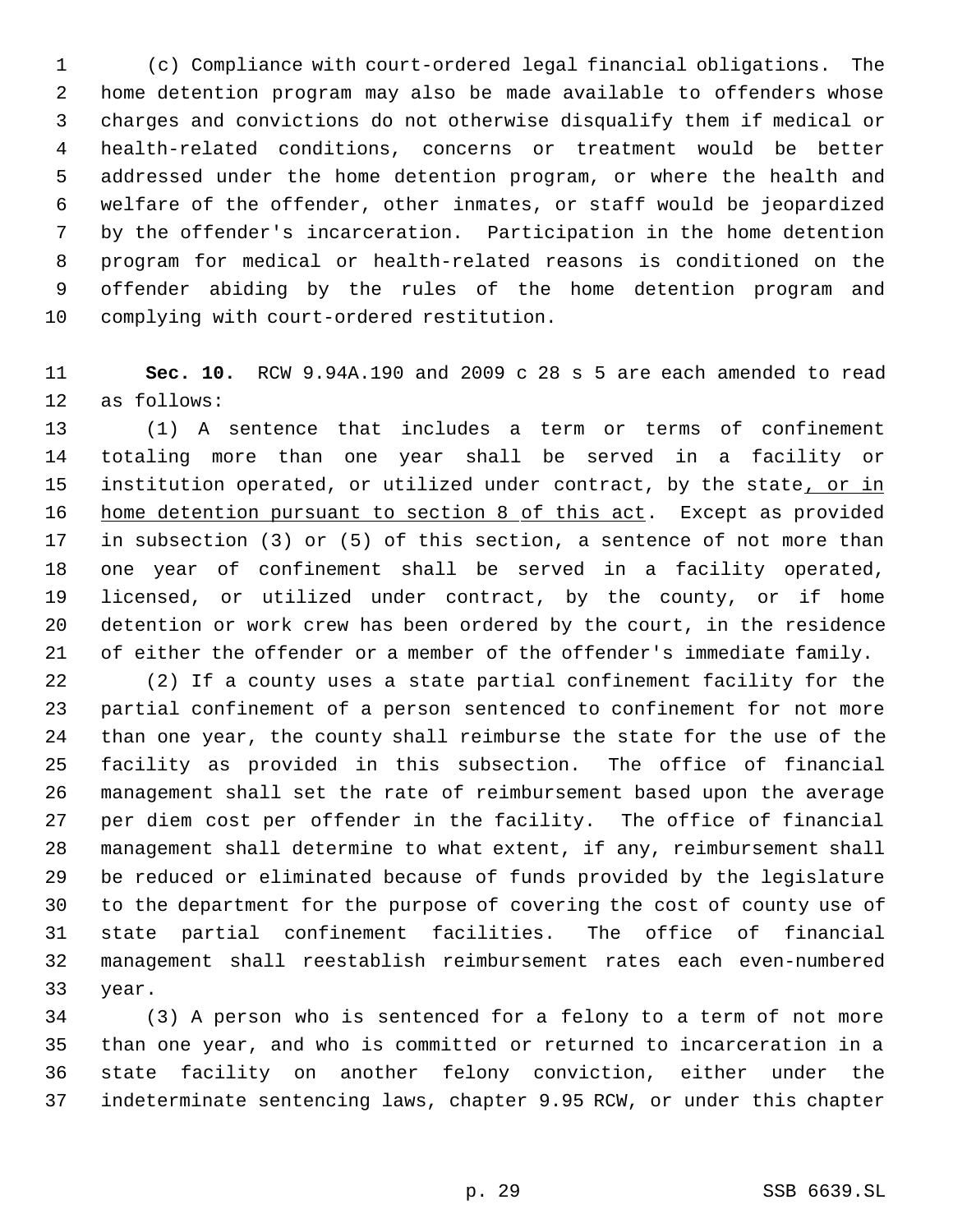shall serve all terms of confinement, including a sentence of not more than one year, in a facility or institution operated, or utilized under contract, by the state, consistent with the provisions of RCW 9.94A.589.

 (4) Notwithstanding any other provision of this section, a sentence imposed pursuant to RCW 9.94A.660 which has a standard sentence range of over one year, regardless of length, shall be served in a facility or institution operated, or utilized under contract, by the state.

 (5) Sentences imposed pursuant to RCW 9.94A.507 shall be served in a facility or institution operated, or utilized under contract, by the state.

 **Sec. 11.** RCW 9.94A.6332 and 2009 c 375 s 14 are each amended to read as follows:

 The procedure for imposing sanctions for violations of sentence conditions or requirements is as follows:

 (1) If the offender was sentenced under the drug offender sentencing alternative, any sanctions shall be imposed by the department or the court pursuant to RCW 9.94A.660.

19 (2) If the offender was sentenced under the special ((sexual  $\{sex\})$  sex offender sentencing alternative, any sanctions shall be imposed by the department or the court pursuant to RCW 9.94A.670.

22 (3) If the offender was sentenced under the parenting sentencing 23 alternative, any sanctions shall be imposed by the department or by the court pursuant to section 2 of this act.

 (4) If a sex offender was sentenced pursuant to RCW 9.94A.507, any sanctions shall be imposed by the board pursuant to RCW 9.95.435.

 $((+4))$  (5) In any other case, if the offender is being supervised by the department, any sanctions shall be imposed by the department pursuant to RCW 9.94A.737. If a probationer is being supervised by the department pursuant to RCW 9.92.060, 9.95.204, or 9.95.210, upon receipt of a violation hearing report from the department, the court retains any authority that those statutes provide to respond to a probationer's violation of conditions.

34  $((+5))$   $(6)$  If the offender is not being supervised by the department, any sanctions shall be imposed by the court pursuant to RCW 9.94A.6333.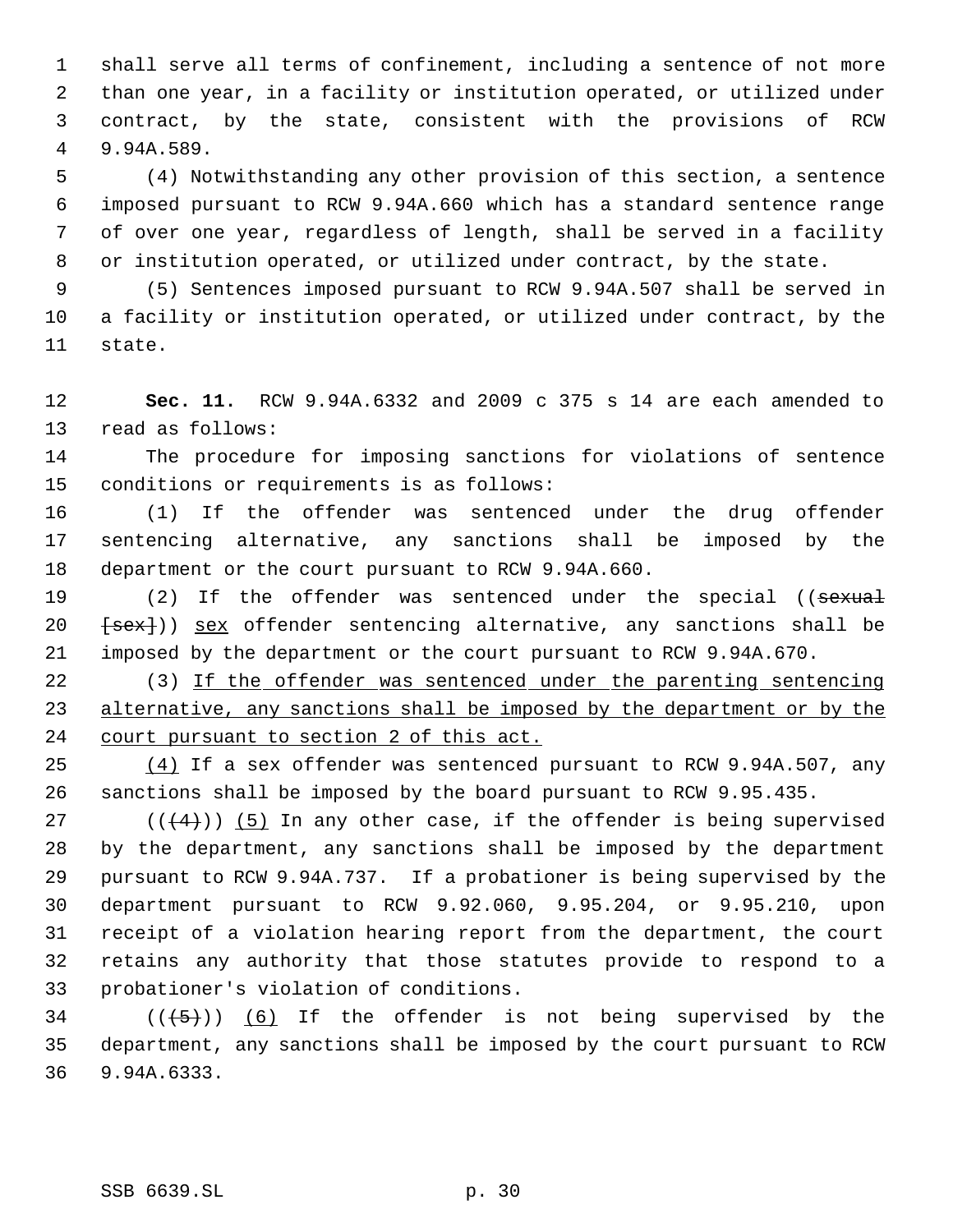**Sec. 12.** RCW 9.94A.633 and 2009 c 375 s 12 are each amended to read as follows:

 (1)(a) An offender who violates any condition or requirement of a sentence may be sanctioned with up to sixty days' confinement for each violation.

 (b) In lieu of confinement, an offender may be sanctioned with work release, home detention with electronic monitoring, work crew, community restitution, inpatient treatment, daily reporting, curfew, educational or counseling sessions, supervision enhanced through electronic monitoring, or any other sanctions available in the community.

 (2) If an offender was under community custody pursuant to one of the following statutes, the offender may be sanctioned as follows:

 (a) If the offender was transferred to community custody in lieu of earned early release in accordance with RCW 9.94A.728(2), the offender may be transferred to a more restrictive confinement status to serve up to the remaining portion of the sentence, less credit for any period actually spent in community custody or in detention awaiting disposition of an alleged violation.

 (b) If the offender was sentenced under the drug offender sentencing alternative set out in RCW 9.94A.660, the offender may be sanctioned in accordance with that section.

23 (c) If the offender was sentenced under the parenting sentencing 24 alternative set out in section 2 of this act, the offender may be sanctioned in accordance with that section.

26 (d) If the offender was sentenced under the special ((sexual 27 [sex])) sex offender sentencing alternative set out in RCW 9.94A.670, the suspended sentence may be revoked and the offender committed to serve the original sentence of confinement.

30  $((\{d\})$  (e) If the offender was sentenced to a work ethic camp pursuant to RCW 9.94A.690, the offender may be reclassified to serve the unexpired term of his or her sentence in total confinement.

 $((e))$   $(f)$  If a sex offender was sentenced pursuant to RCW 9.94A.507, the offender may be transferred to a more restrictive confinement status to serve up to the remaining portion of the sentence, less credit for any period actually spent in community custody or in detention awaiting disposition of an alleged violation.